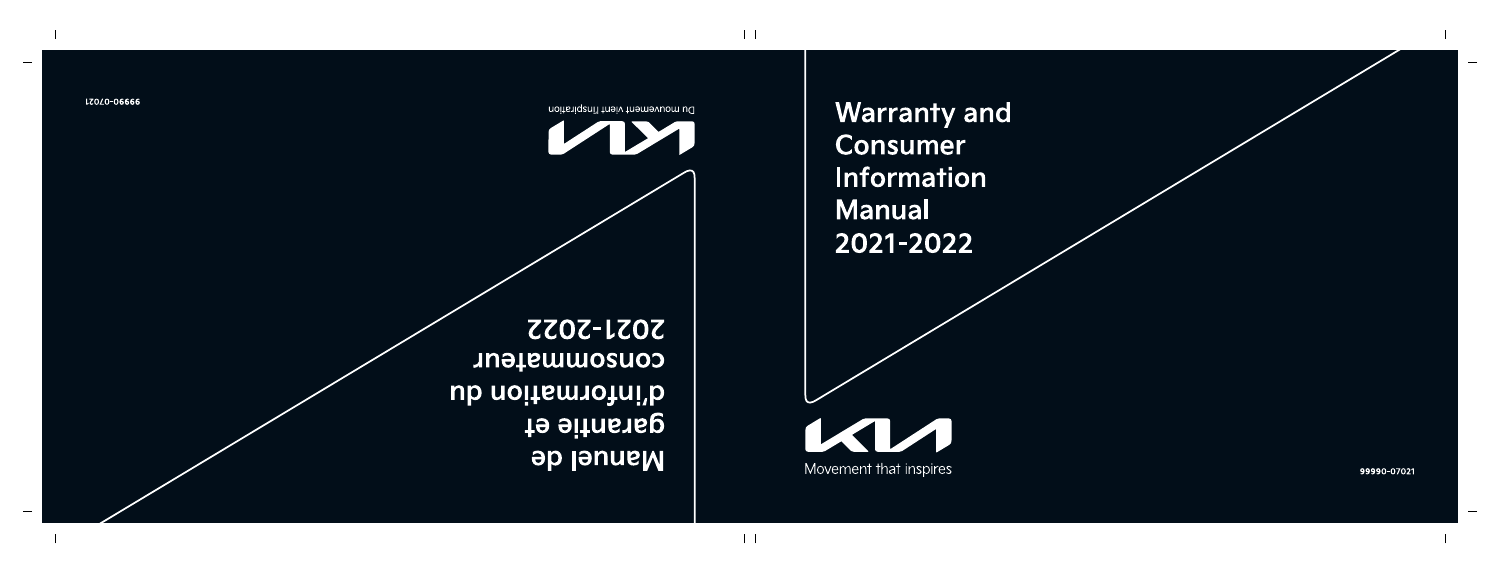| Replacement Parts and Accessories Limited Warranty16 |
|------------------------------------------------------|
|                                                      |
|                                                      |
|                                                      |

# **Contents Table of**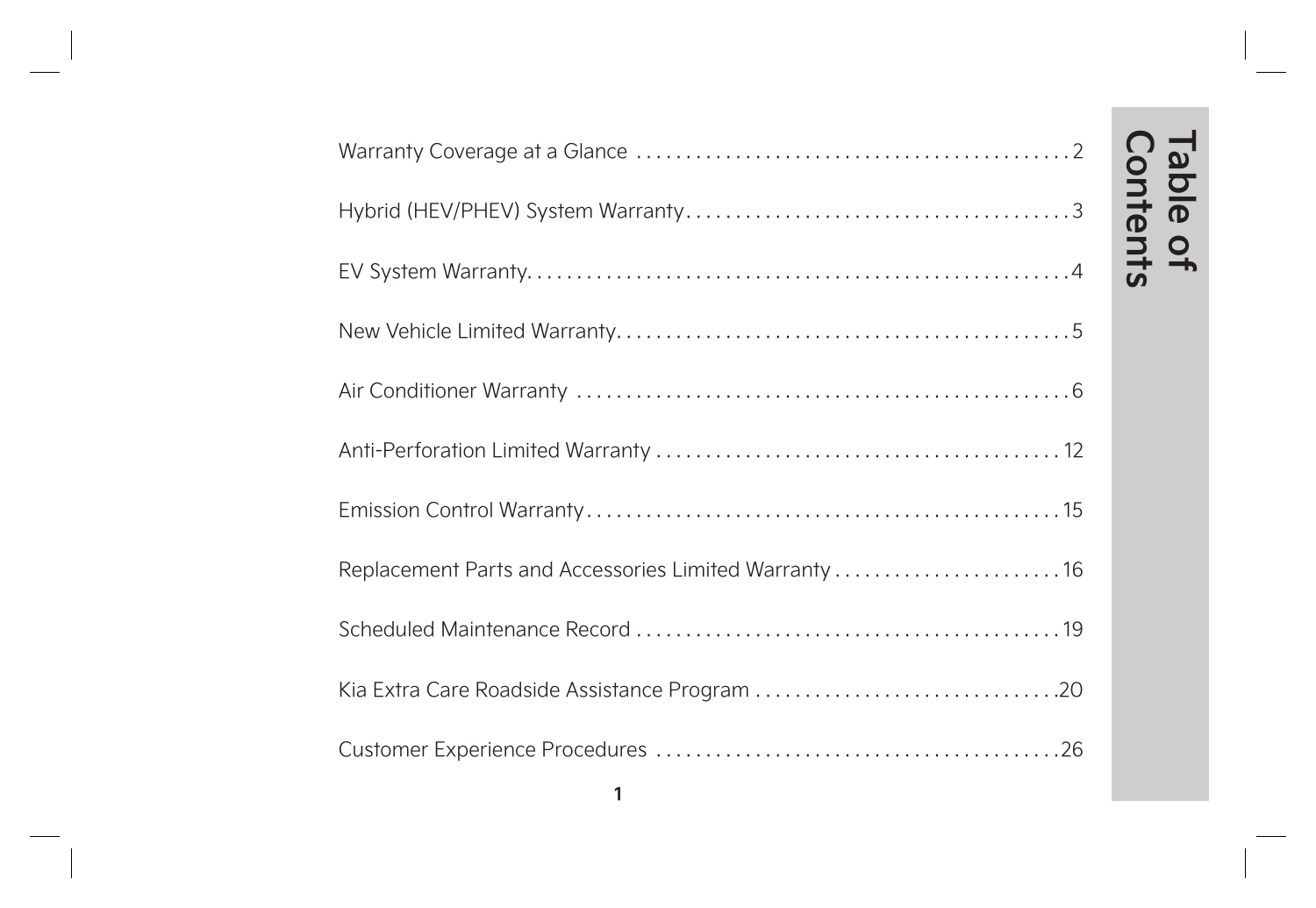## **Warranty Coverage at a Glance**

#### **Warranty Coverage (whichever comes first)**

| Months                                                          |                        | 12 | 24 | 36 | 48 | 60 | 72 | 84 | 96 |
|-----------------------------------------------------------------|------------------------|----|----|----|----|----|----|----|----|
| Comprehensive                                                   | 60 Months / 100,000 km |    |    |    |    |    |    |    |    |
| Power Train                                                     | 60 Months / 100,000 km |    |    |    |    |    |    |    |    |
| The First Year Adjustments                                      | 12 Months / 20,000 km  |    |    |    |    |    |    |    |    |
| Battery (Pro-Rata)                                              | 36 Month Prorated      |    |    |    |    |    |    |    |    |
| Paint Defect                                                    | 36 Months / 60,000 km  |    |    |    |    |    |    |    |    |
| Anti-Perforation                                                | 60 Months Unlimited km |    |    |    |    |    |    |    |    |
| Emissions System (Major)                                        | 96 Months / 130,000 km |    |    |    |    |    |    |    |    |
| Audio / DVD Systems<br>(If installed prior to retail delivery)  | 36 Months / 60,000 km  |    |    |    |    |    |    |    |    |
| Audio/ DVD Systems<br>(If installed after the retail delivery)  | 12 Months / 20,000 km  |    |    |    |    |    |    |    |    |
| Genuine Accessories<br>(If installed prior to retail delivery)  | 36 Months / 60,000 km  |    |    |    |    |    |    |    |    |
| Genuine Accessories<br>(If installed after the retail delivery) | 12 Months / 20,000 km  |    |    |    |    |    |    |    |    |
| <b>Hybrid System</b>                                            | 96 Months / 150,000 km |    |    |    |    |    |    |    |    |
| Electric Vehicle (EV) System                                    | 96 Months / 150,000 km |    |    |    |    |    |    |    |    |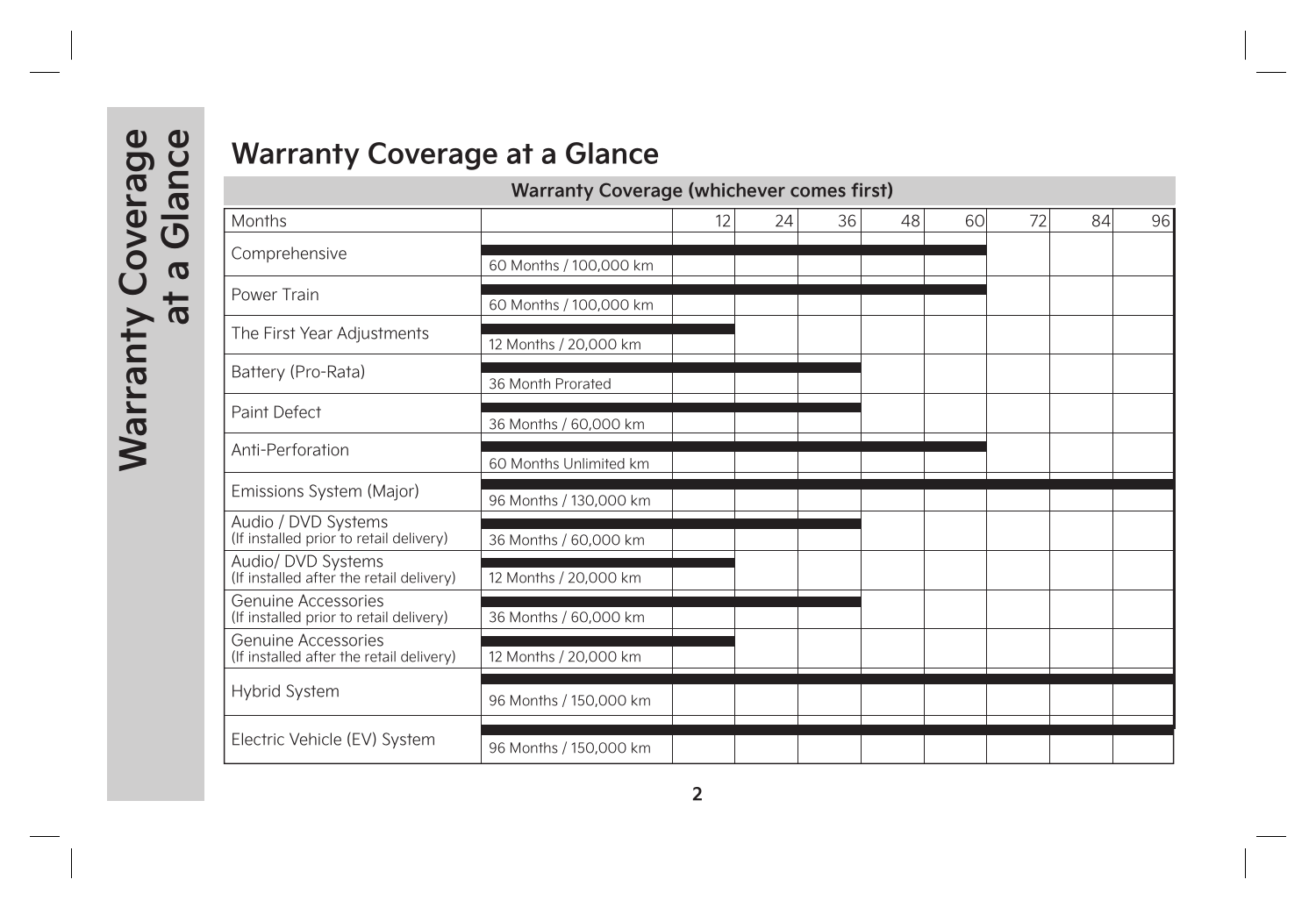## **Hybrid (HEV/PHEV) System Warranty**

#### **Warranty Period**

Kia Canada Inc's Hybrid System Warranty covers the described components up to a total of 96 months from the warranty registration date, or 150,000 km, whichever occurs first.

#### **What Is Covered**

The following original components found to be defective in material and/or workmanship under normal use and maintenance.

#### **Hybrid System (as listed)**

- Hybrid Battery Pack Assembly
- Hybrid Starter Generator (HSG)
- Hybrid Power Control Unit
- Automatic Transmission including Traction Motor
- On Board Charger (PHEV only)

### **Capacity coverage of the High Voltage Battery pack for Hybrid/Plug-in Hybrid (HEV/PHEV)**

Capacity deterioration coverage is based on onboard diagnostic system information (OTC-Diagnostic trouble code). This HEV/PHEV battery capacity coverage is subject to the exclusions listed under the section 'What is not covered".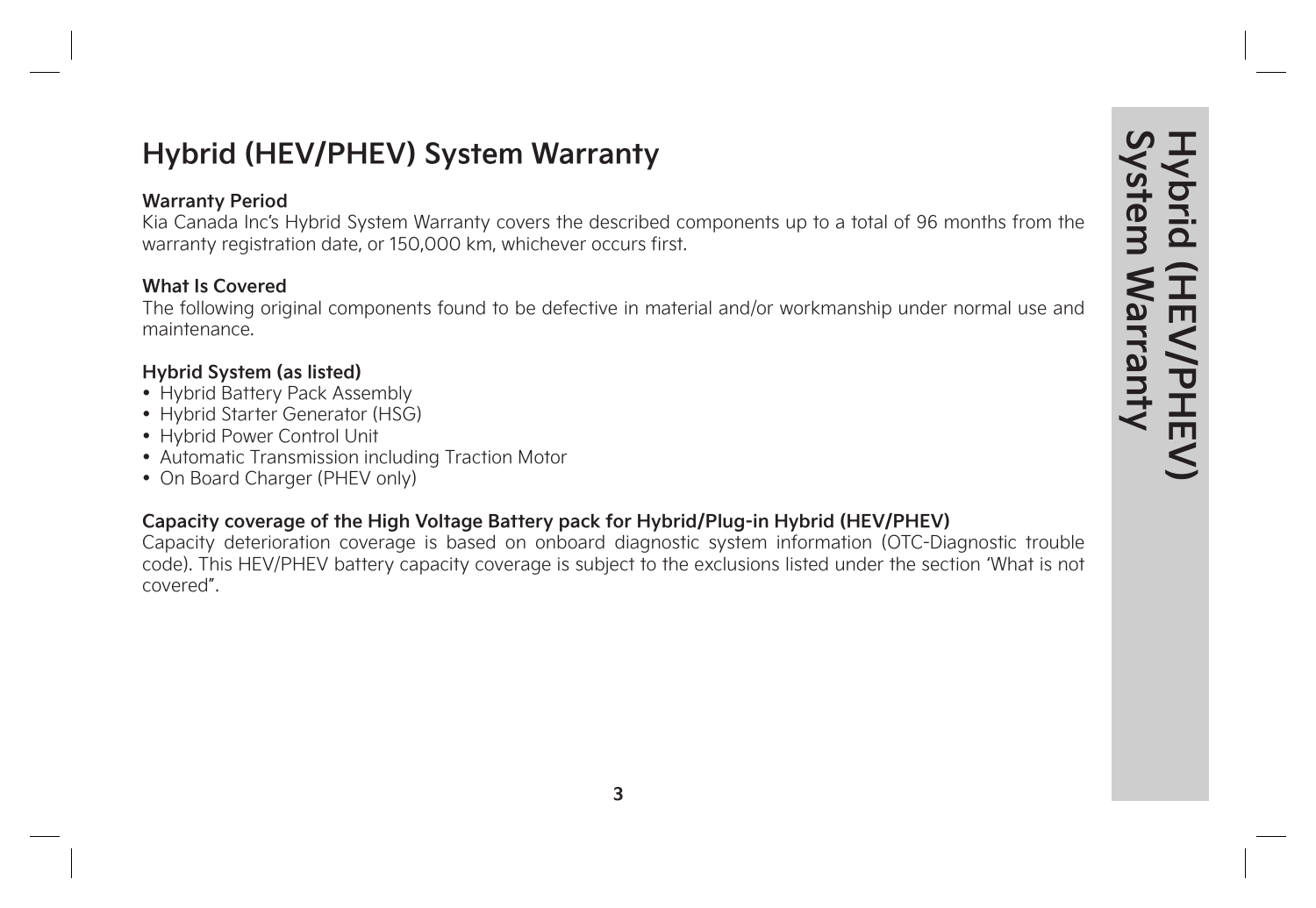## **EV System Warranty**

#### **Warranty Period**

Kia Canada Inc. EV System Warranty covers the described components up to a total of 96 months from the warranty registration date, or 150,000 km, whichever occurs first.

#### **What Is Covered**

The following original EV system components which are found to be defective in material and/or workmanship under normal use and maintenance will be covered during the "Warranty Period" described above.

#### **EV System**

Motor **Inverter unit** VCM Reduction gear The CONSTREET CONVerter Converter Composed Charger Onboard charger connector Trickle charge cable In Cable Control Box High Voltage Battery

#### **High Voltage Battery Capacity Coverage**

The Lithium-Ion Polymer Battery ("EV Battery") Capacity warranty coverage period is 8 years or 150,000 kilometres from the Date of First Service, whichever comes first, for capacity loss below 70% of the original battery capacity. This warranty covers repairs needed to return battery capacity to 70% of original battery capacity. If possible, the EV battery components will be repaired or replaced, and the original EV Battery will be returned to the vehicle. If necessary, the EV Battery will be replaced with either a new or re-manufactured Lithium-Ion Polymer Battery. Any repair or replacement made under this Lithium-Ion Polymer Battery Capacity Coverage may not return your Lithium-Ion Battery to an "as new" condition with the original 100% battery capacity. However, it will provide the vehicle with an EV Battery capacity of at least 70% of the original battery capacity.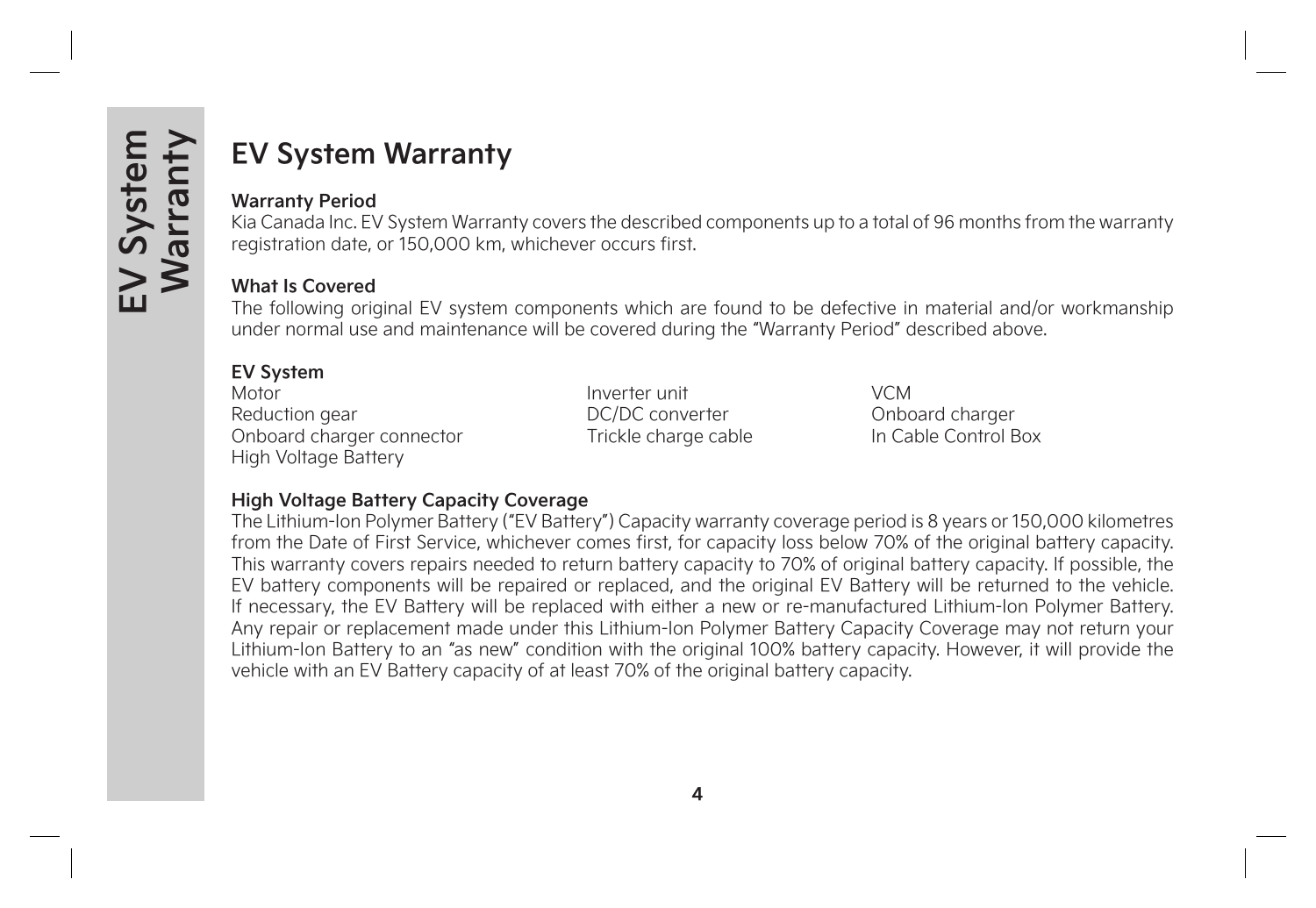## **New Vehicle Limited Warranty**

#### **What Is Covered**

Subject to the terms and conditions set out below, Kia warrants that under the New Vehicle Limited Warranty your new Kia Vehicle will be free from defects in material and/or workmanship under normal use, operation and maintenance during the applicable warranty coverage period(s) described below. Where required, Kia will repair or correct at no charge to you any covered defect in your new Kia Vehicle using new or approved remanufactured parts.

#### **The Warranty Period**

The New Vehicle Limited Warranty - Comprising of Comprehensive Warranty Coverage, Power Train Coverage and Adjustment Coverage - is divided into three coverage periods. Each coverage period begins on the date of retail delivery to the first purchaser or the date the Kia vehicle is first placed into service. Any remaining portion of the warranty is fully transferable to subsequent owners.

#### **Warranty Coverage**

#### **• Comprehensive Warranty Coverage**

Except as limited or excluded under "Exceptions" and "What Is Not Covered", all components of your new Kia Vehicle are covered for 60 months or 100,000 kilometres, whichever comes first. It does not cover normal wear and tear, maintenance items, tires and those Items and conditions excluded under "Exceptions" and "What is not Covered."

#### **• Power Train Coverage**

The following specified components are covered for 60 months or 100,000 kilometres, whichever comes first it does not cover normal wear and tear, maintenance items, tires and those items and conditions excluded under "Exceptions" and "What Is not Covered."

**- Engine:** Cylinder block, cylinder head, all internal parts, timing gear, timing belt and cover, Continuous Variable Valve Timing (CVVT) Unit, seals and gaskets and cover, intake and exhaust manifolds, valve cover, flywheel, oil pan, oil pump, water pump.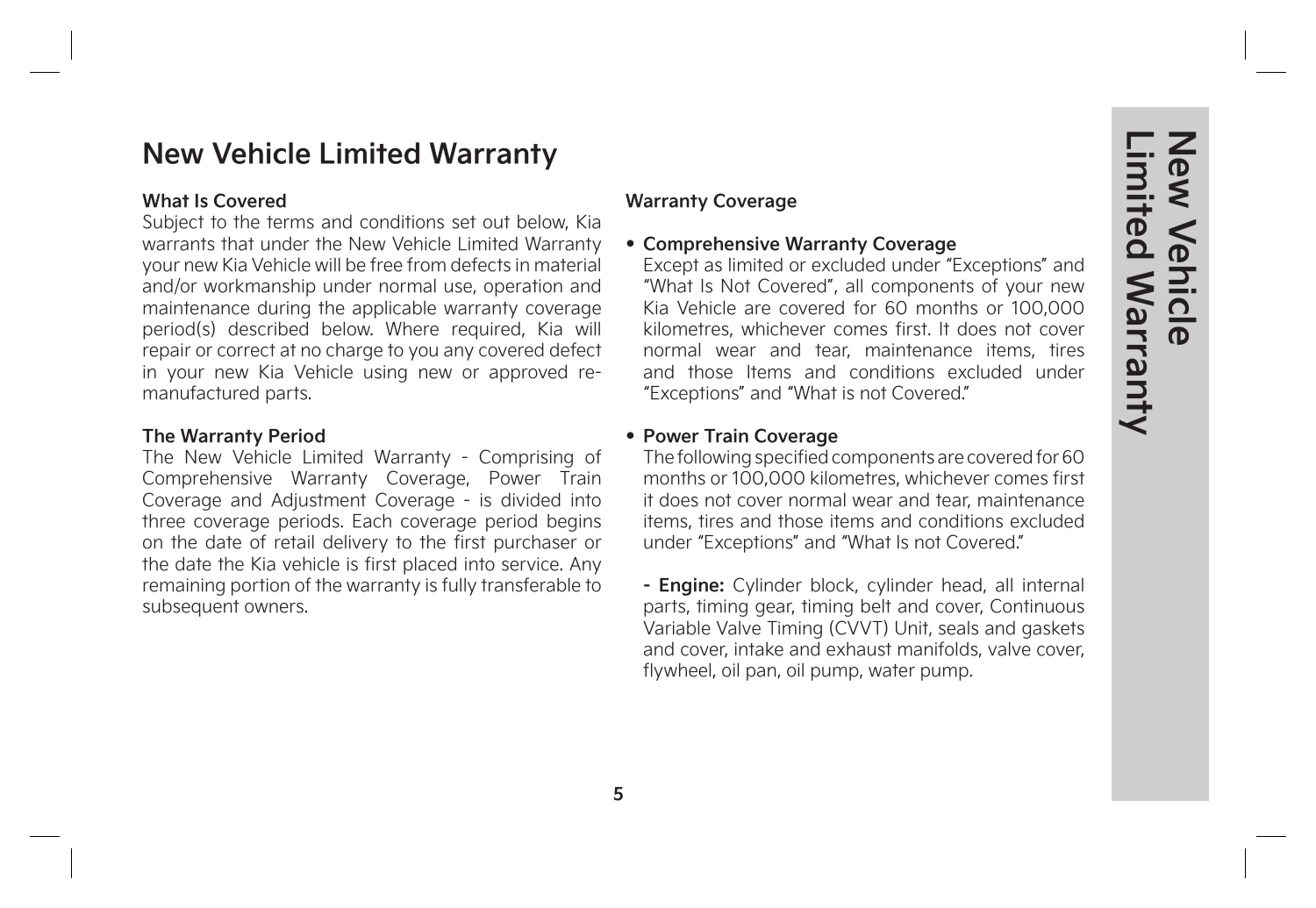**- 4WD Trans-axle:** Transmission case, transfer case, internal parts, seals and gaskets, drive shafts, universal joints

**- Axles:** Axle shafts, C-V joints & boots, bearing supports and seals, hub and wheel bearings,

**- Transmission:** Transmission case, torque converter, internal parts, seals and gaskets.

**- Differentials:** Front and rear differential cases, all internal parts, seals and gaskets.

**- Propeller Shaft:** Drive shafts, universal joints.

#### **Air Conditioner Warranty**

#### **• Genuine Kia Air Conditioning**

Air Conditioning installed by a Kia dealer, at any time during the term of the Comprehensive Warranty period will be covered, parts and labour, for the remaining balance of the Comprehensive Warranty period or 12 months regardless of kilometres driven, whichever is greater.

#### **• Genuine Kia Air Conditioning**

Air Conditioning installed at Factory will be covered, parts and labour, during the Comprehensive Warranty period.

#### **• Air Conditioner Refrigerant Charge**

Air Conditioning refrigerant charge is covered for the first 12 months, regardless of kilometres driven. Over the balance of the warranty period, refrigerant charge is covered only when replenished as part of a warranty repair.

#### **The First Year**

#### **• Adjustment Coverage**

Adjustments are covered for the first 12 months or 20,000 km, whichever comes first. This means minor adjustments, not usually associated with the replacement of parts, such as wheel balance and alignment freeplay or tension adjustments of cables, belts, levers and pedals, engine adjustments (idle speed etc.) body parts and fittings.

#### **• Service Items**

Bulb, fuses, belts, brake pads and shoes, filters, clutch linings, and wiper blades will be covered for defect in material and workmanship, but not for normal wear, for one year or 20,000 kms whichever comes first Brake rotors/discs will be covered for defects in material and workmanship but not for normal wear for 3 years/60,000 kms which ever comes first Spark plugs are covered by warranty only if electrical continuity fails and causes emission test failures. Regular spark plugs are covered 24 months/48,000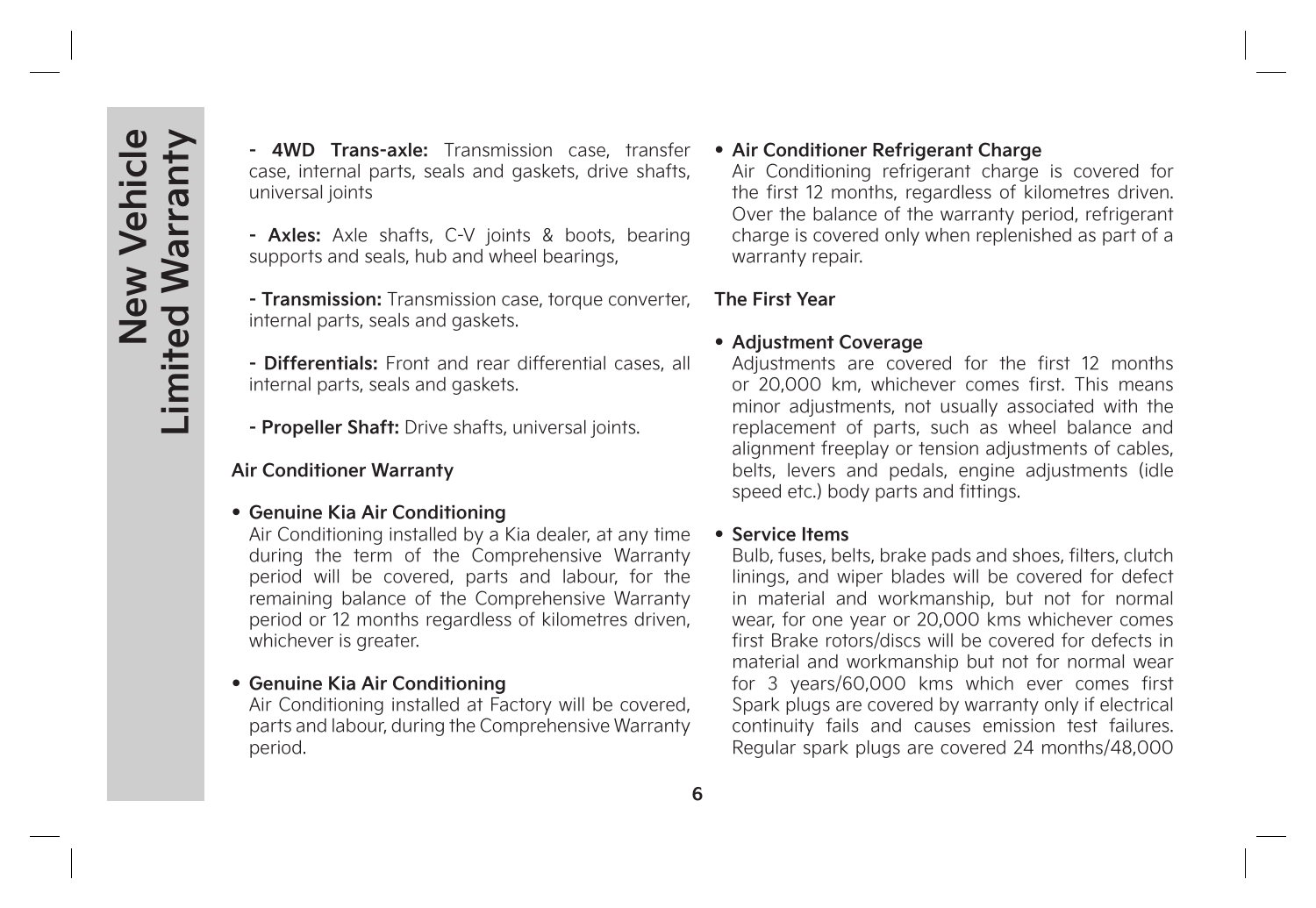kms., platinum and iridium spark plugs are covered for 3 years/60,000 kms. Alloy, mags and chrome plated wheels and hand tools are covered for defects in material and workmanship but not for normal wear for 3 years/60,000 kms. After these periods, all items listed are considered normal maintenance and will be solely the owner's responsibility.

**• Obtaining Warranty Coverage in the United States**

Warranty coverage on your Kia Vehicle is provided by Kia Canada Inc through authorized Kia dealers. Should your Kia Vehicle require warranty service while you are temporarily visiting the United States, you may obtain service from an authorized Kia dealer in the United States. Because Canadian warranty coverage may differ from the warranty offered in the United States, please be sure to have with you documentation confirming the original date of purchase of your vehicle, as well as a copy of this manual, to indicate warranty coverage to the U.S. Dealer.

#### **Exceptions**

The warranty coverage for the items specified below are as follows:

#### **• Battery (Pro-Rata)**

The original equipment battery is fully covered for the first 12 months of the warranty period regardless of distance driven. After 12 months but within 24 months, 50% of the replacement battery's suggested retail price will be your responsibility. After 24 months but within 36 months, 75% of the replacement battery's suggested retail price will be your responsibility. Labour charges for the replacement of the original equipment battery during the entire 36 months warranty period are covered by Kia Canada.

A discharged battery caused by a component, lights, etc. left unattended are not considered to be defective.

#### **• Towing**

Towing services may be available to you under the "Kia Extra Care" Emergency Roadside Assistance Program. For further information on this Program, see page 20 of this manual.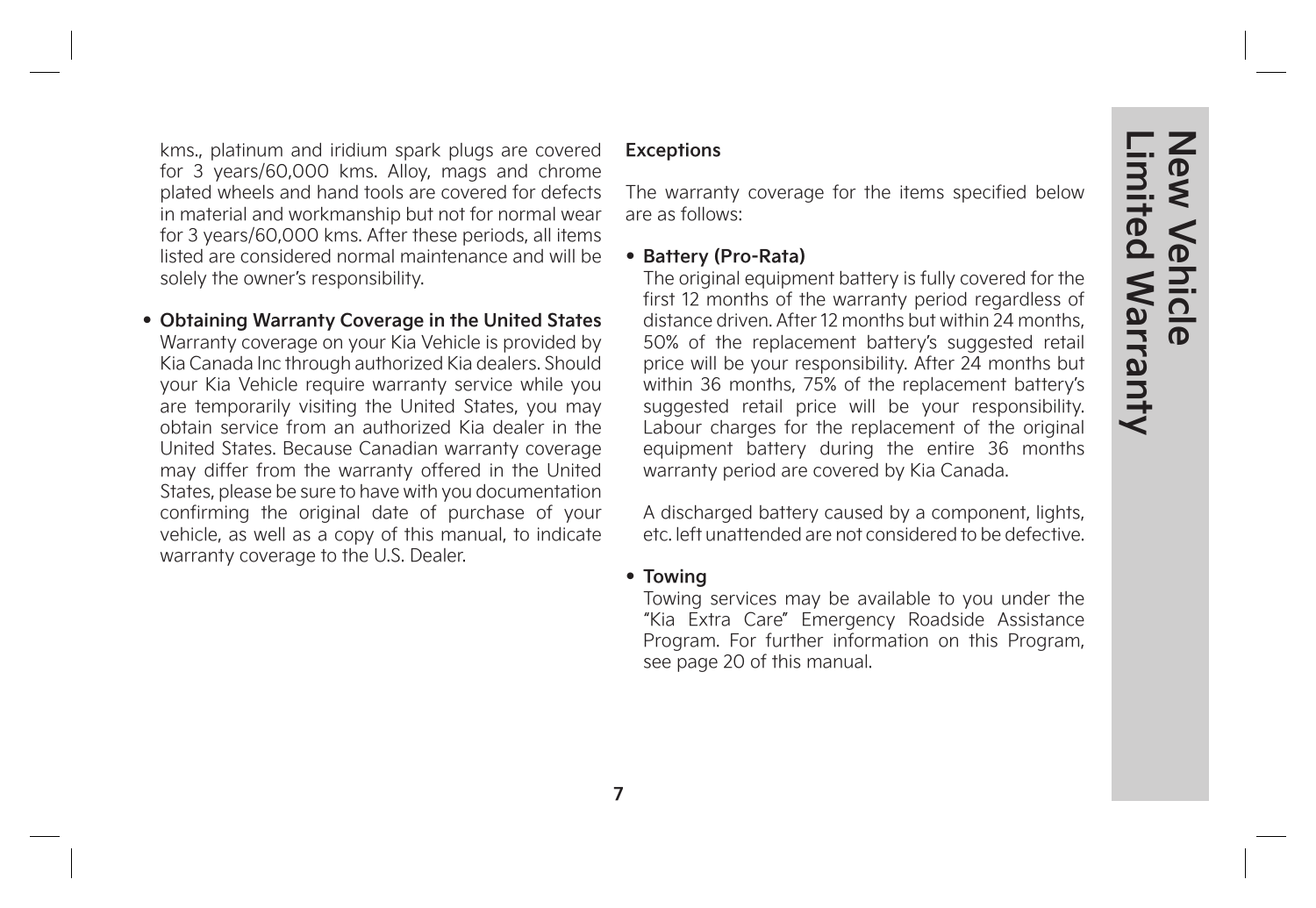#### **• Paint Warranty**

Kia's Paint Warranty covers defects in material or workmanship, for the first 36 months or 60,000 km, whichever occurs first. Cosmetic and minor imperfections i.e. over spray, tape marks, low gloss, orange peel, thin paint, color mismatch, polishing mark, dust/dirt in the paint are covered for 12 months/20,000 kms.

#### **What Is Not Covered**

#### **Damage Due to Factors Beyond the Manufacturer's Control**

Examples of these factors include, but are not limited to:

- Misuse of the Kia Vehicle such as driving over curbs, overloading, racing, etc. (Proper vehicle usage is described in your Owner's Manual).
- Accidents, fire, theft, riot, etc.
- Any alteration, modification, tampering to any part that may affect operational systems.
- Damage to any component and parts or surface corrosion from the environment such as acid rain, airborne fallout (chemical, tree sap, etc.), stone chips, salt, road hazard, hail, windstorm, lightning, floods and other acts of God.
- Cosmetic damage or surface corrosion to high finish areas caused by stone chips, brake dust, customer applied chemicals i.e. abrasive waxes, polishes or sealants or scratches in the paint or other damage that is not considered a defect in material or workmanship.
- Mags or alloy wheels damage caused by stone chips, salt erosion, brake dust, scratches, accidents or damaged caused by mounting/dismounting of the tires.
- Window glass that is broken, chipped, scratched or damage from outside influence is not considered a defect in material or workmanship.
- Repairs or replacements required due to the use of parts and/or accessories not approved by Kia.
- Repairs or replacements required to a Kia vehicle, which has been declared a total loss and/or has been sold for salvage purposes.
- Costs associated with exploratory or investigative diagnostic process is not covered by warranty until recommended repair is determined to be warranty eligible.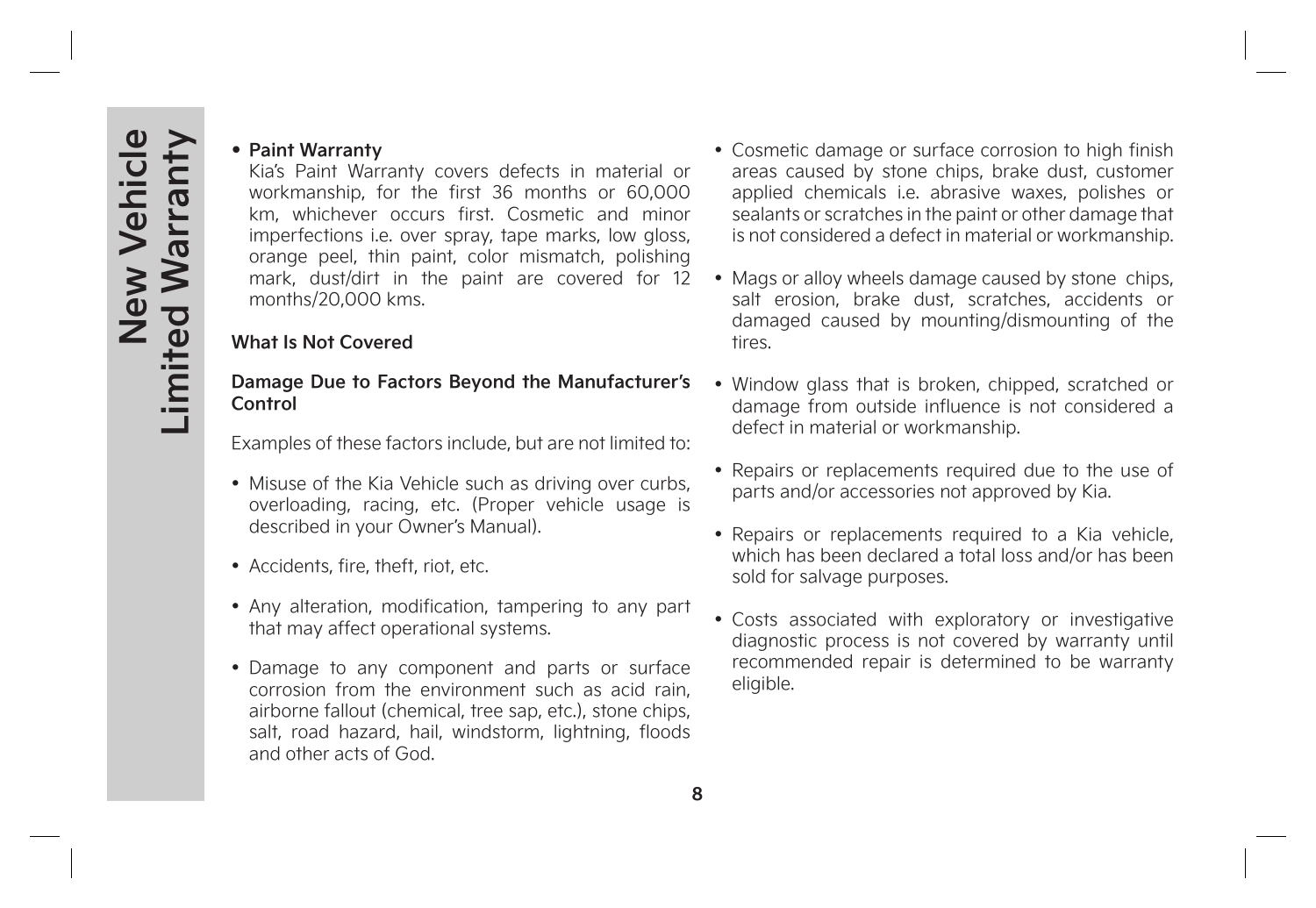#### **Damage due to Lack of Maintenance**

- Lack of required maintenance as described in your owner's manual.
- Improper maintenance or the use of any other than the specified fuel, oil or lubricants recommended in your owner's manual.

#### **Normal Deterioration**

- Normal wear and tear or deterioration such as discoloration, fading, deformation, etc.
- Surface corrosion on any part other than the body sheet metal panels, forming the exterior appearance of a Kia Vehicle.

#### **Normal Maintenance**

• Normal maintenance services such as cleaning and polishing, lubrication and replenishment or replacement of oil, fluids, coolant wiper blades, filters, brake pads, shoes rotors/discs, timing belts, clutch linings, spark plugs, fuses, bulbs, belts, as a result of normal wear and tear.

• Maintenance services described as "Scheduled Maintenance Services", "Owner Maintenance Services" or "Appearance Care" in your Owner's Manual.

#### **Extra Expenses and Damages**

• Incidental costs or consequential damages such as loss of vehicle use, inconvenience, expenses for gasoline, telephone, lodging, economic loss or other incidental, special, consequential or exemplary damages or damage to personal and other properties are not covered by this warranty.

#### **Altered Odometer**

- Any repair of a Kia Vehicle on which the odometer has been altered or on which the distance driven cannot be accurately determined.
- If the speedometer has been replaced, the "Speedometer Replacement Record" on the inside front cover must be filled in by an Authorized Kia Dealer.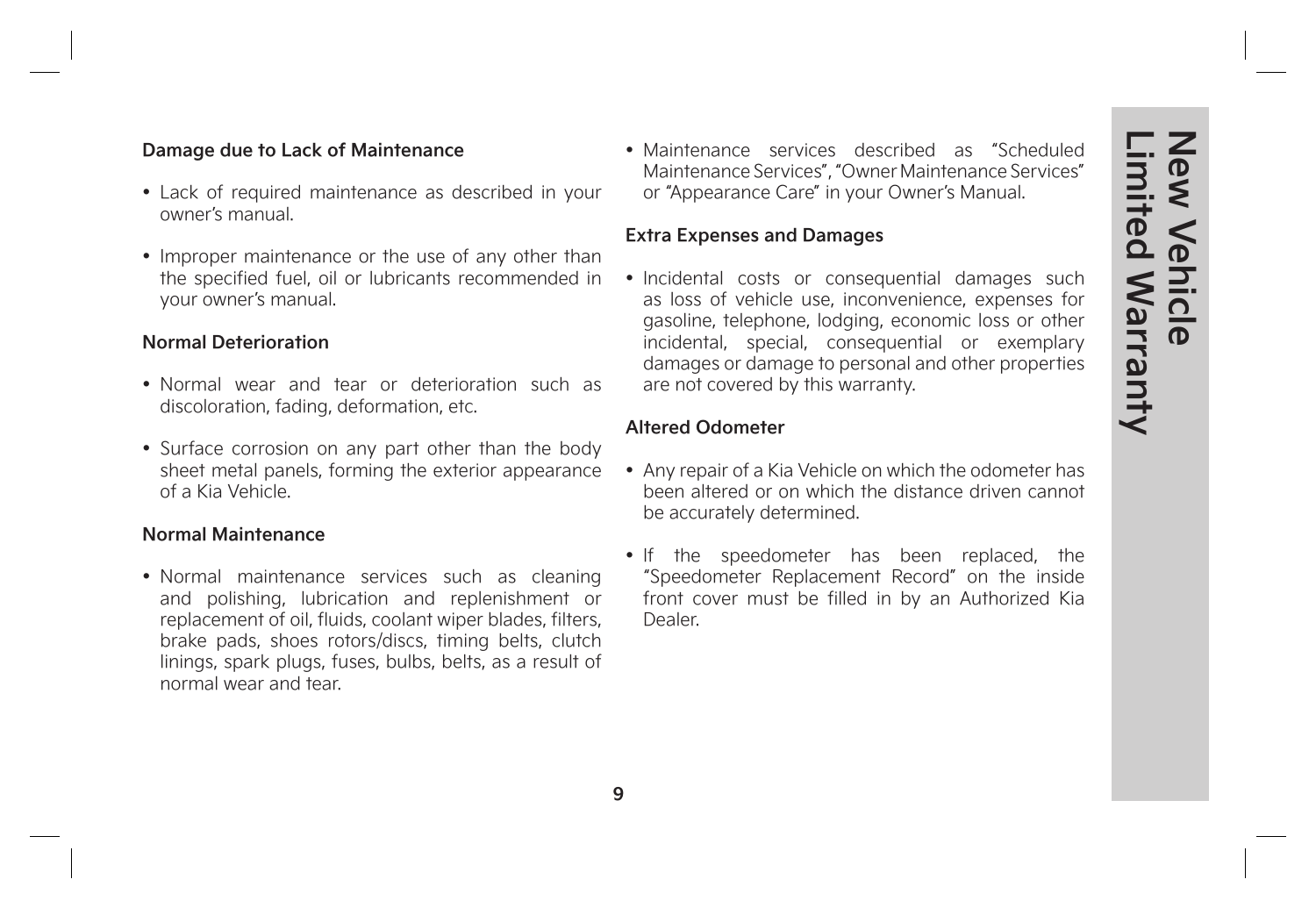#### **Tires**

• Tires are warranted by the applicable tire manufacturer. Refer to the tire manufacturer's warranty pamphlet provided with your Kia Vehicle.

#### **Production Changes**

• Kia Canada reserves the right to make specification changes to any vehicle, at any time without incurring an obligation to make the same or similar changes to other vehicle.

#### **Your Responsibility**

#### **Maintenance**

You are responsible for properly operating and maintaining your Kia Vehicle in accordance with the instructions described in the applicable Owner's manual.

All costs associated with maintenance services are the responsibility of the owner.

You should retain maintenance records since it may be necessary, in some instances, for you to show that the required maintenance has been performed.

#### **To Obtain Warranty Service**

You must take your Kia Vehicle, along with this manual, to an Authorized Kia Dealer in Canada during its normal operating hours. While any Authorized Kia Dealer will perform warranty service, Kia recommends that you return to the dealership where you purchased your Kia Vehicle because of their continued personal interest in you. If you have any questions or need assistance regarding this warranty, please refer to the contact information on page 26.

For customers who live in remote areas who intend to obtain warranty service, please consult with your selling Kia Dealer for Warranty service guidelines.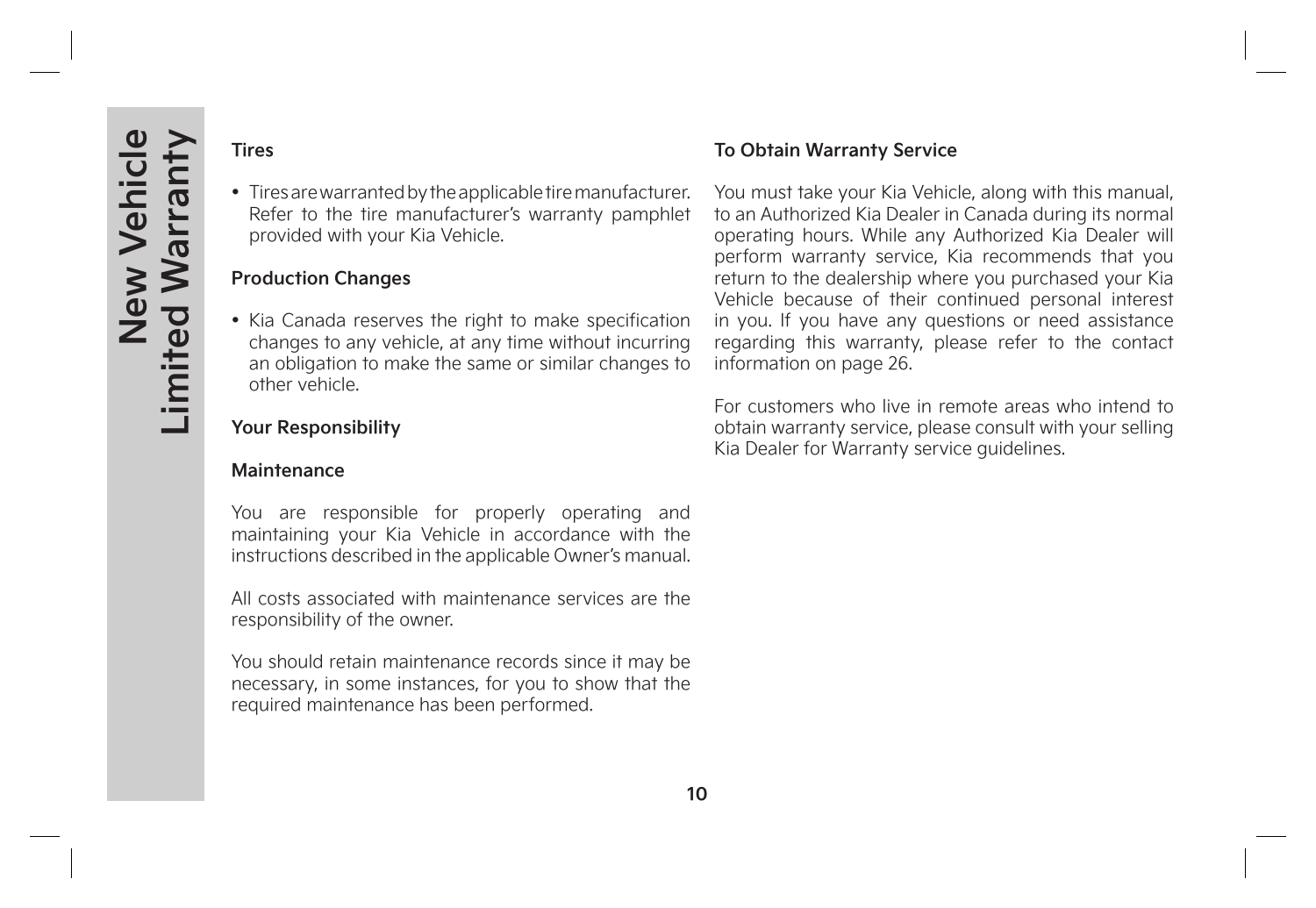## **Terms and Conditions**

The warranties in this manual apply only to Kia vehicles manufactured to Canadian specifications which are distributed by KCI through its authorized dealer body, and registered and normally operated in Canada.

During the applicable warranty period, the remaining warranty coverage is transferable to subsequent owners.

Except as expressly provided in this manual, Kia Canada does not make any other promise of warranty or implied warranty in respect to your Kia Vehicle. Unless prohibited by law, the duration of any warranty of merchantability or fitness for a particular purpose is limited to the duration of the applicable warranty as set out in this manual.

#### **Limited Liability**

Except as expressly provided for in this manual, the performance of required repairs or corrections as determined by Kia Canada in its absolute discretion is the sole and exclusive remedy available to you. Kia Canada shall not be liable for any indirect, special, reliance, consequential, economic or punitive losses or damages of any kind whatsoever including but not limited to losses, costs or expenses which may arise

as a result of loss of use of the Kia vehicle, car rental expenses, additional travel costs, loss of wages, loss of profits or opportunities, loss of time and inconvenience.

Moreover, Kia Canada does not authorize any person, including any authorized Kia Dealer or any servant, agent or employee of an authorized dealer to change, extend, or otherwise modify or amend the warranties granted to you as set out in this manual.

To the extent that applicable legislation may prohibit or restrict limitations on the duration of an implied warranty or the exclusion of limitation of certain types of damages, certain limitations of exclusion set out in the warranties described in this manual may not apply to you.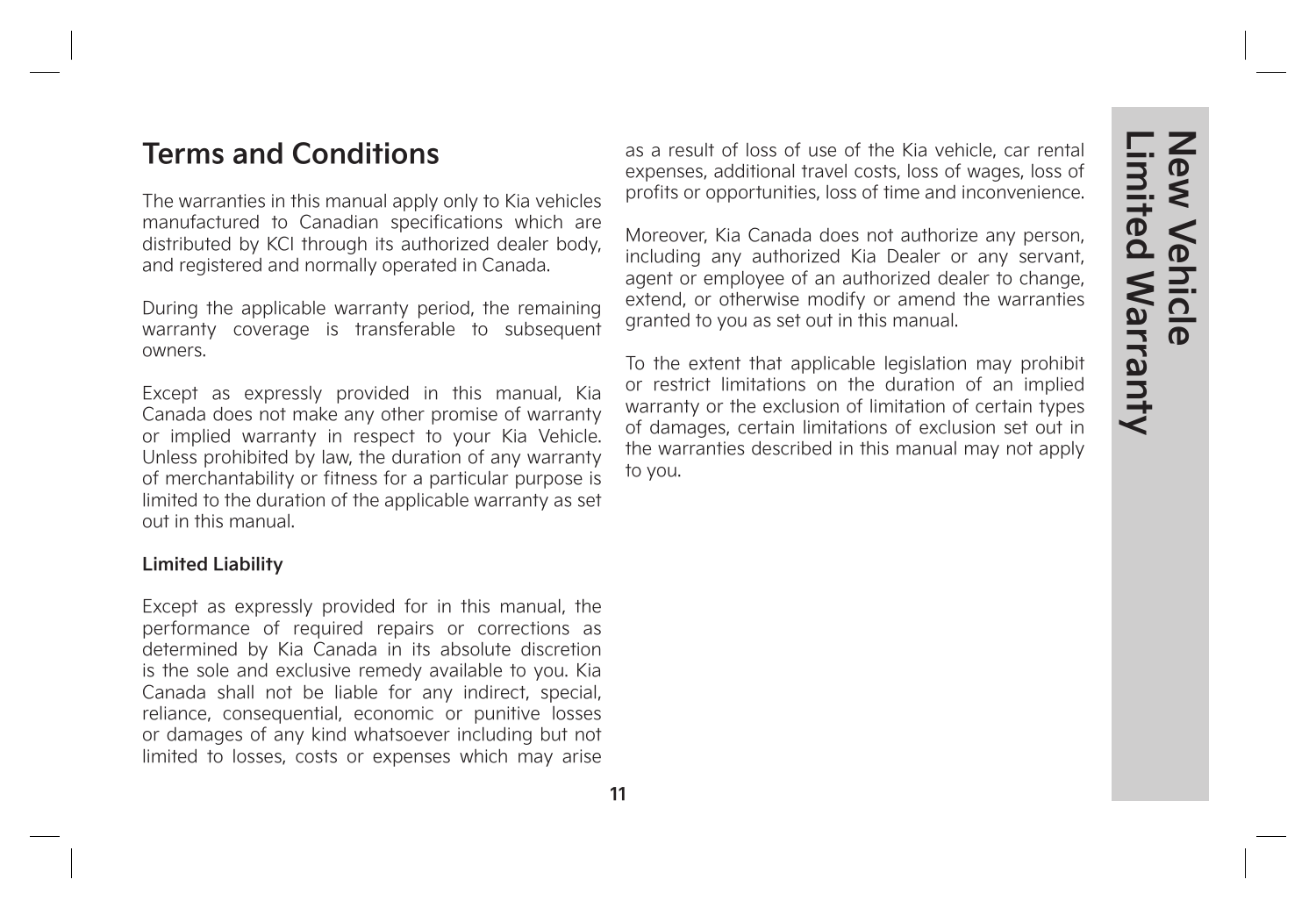## **Anti-Perforation Limited Warranty**

Subject to the terms and conditions set out below, Kia warrants that the body sheet metal panel of your Kia Vehicle will be free from defects in material and/or workmanship which result in perforation (hole through the body panel from inside to out) under normal use, operation and maintenance during the applicable warranty coverage period described below. Where required, Kia will repair or replace at no charge to you any body sheet metal panel perforated from inside to out.

#### **1. Warranty Period**

The warranty coverage period begins on the date of retail delivery to the first purchaser or the date the Kia vehicle is first placed into service, and continues for 60 months regardless of distance driven.

#### **2. What Is Not Covered (Anti Perforation)**

- Any perforation due to corrosion which is caused by: industrial fallout, accident, damage, abuse, unauthorized repairs or modifications, or the presence of damaging or corrosive substances in the Kia Vehicle.
- Any perforation due to corrosion caused by accident, collision damage or any failure to repair damage to the Kia Vehicle.
- Repair or replacement where the Kia vehicle has been declared a total loss and/or has been sold for salvage purposes.
- Any surface corrosion, which does not result in perforation, such as that typically caused by sand, salt, hall or stones.
- Any perforation due to corrosion by reason of any failure to maintain the Kia Vehicle in accordance with the preventive procedures specified in this manual and the Owner's Manual provided in your Kia Vehicle under "Exterior Care".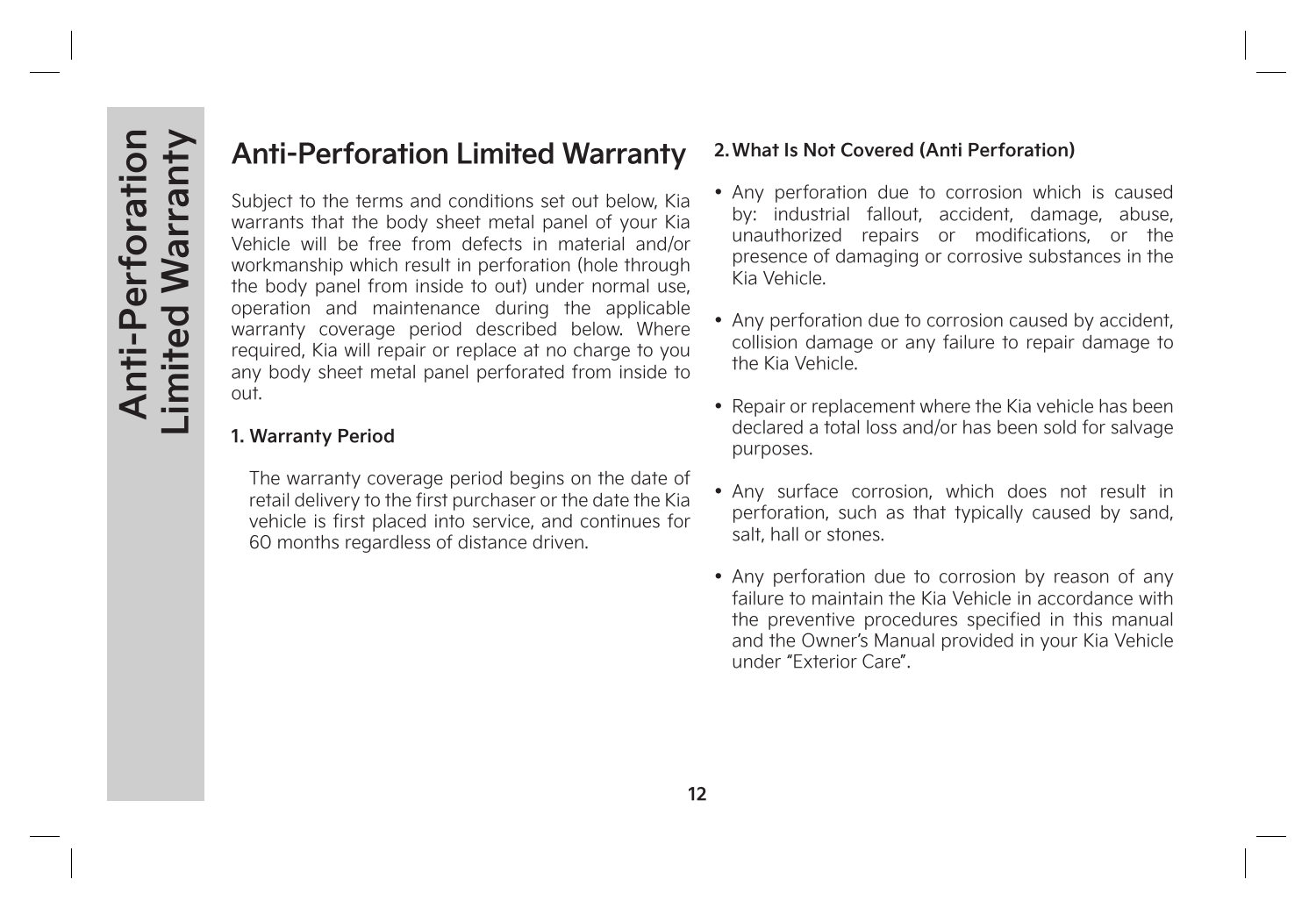- Any perforation due to corrosion of a part of the Kia Vehicle which is not a body sheet metal panel. As used herein, "body sheet metal panel" specifically excludes the exhaust system.
- Any perforation or corrosion related to the use of any unauthorized parts, components, assemblies or systems, or the unauthorized installation of any parts or accessories (including genuine Kia parts and/or accessories).
- Costs associated with exploratory or investigative diagnostic process is not covered by warranty until recommended repairs is determined to be warranty eligible.

#### **3. Your Responsibilities**

Inspect the body sheet metal panels of your Kia Vehicle frequently and if you detect any stone chips or scratches in the paint or protective coating, touch them up immediately. Please report to an authorized Kia Dealer of suspected defective panels without delay as normal deterioration due to use and/or exposure is not covered by this warranty. In addition, under certain conditions, special care should be taken to protect your Kia Vehicle from corrosion as follows:

- If you drive on salted roads, or if you drive near the ocean, flush the under body as needed, at least once a month, with clean water.
- It is important to keep the drain holes in the lower edge of the body clear.
- If your Kia Vehicle is damaged due to an accident or any event which may cause damage to the paint, have your Kia Vehicle repaired as soon as possible.
- If you carry special cargo such as: chemicals, fertilizer, de-icing salt, or other corrosive substances, be sure that such materials are well packaged and sealed.
- If you drive frequently on gravel roads, we recommend that you install stone guards.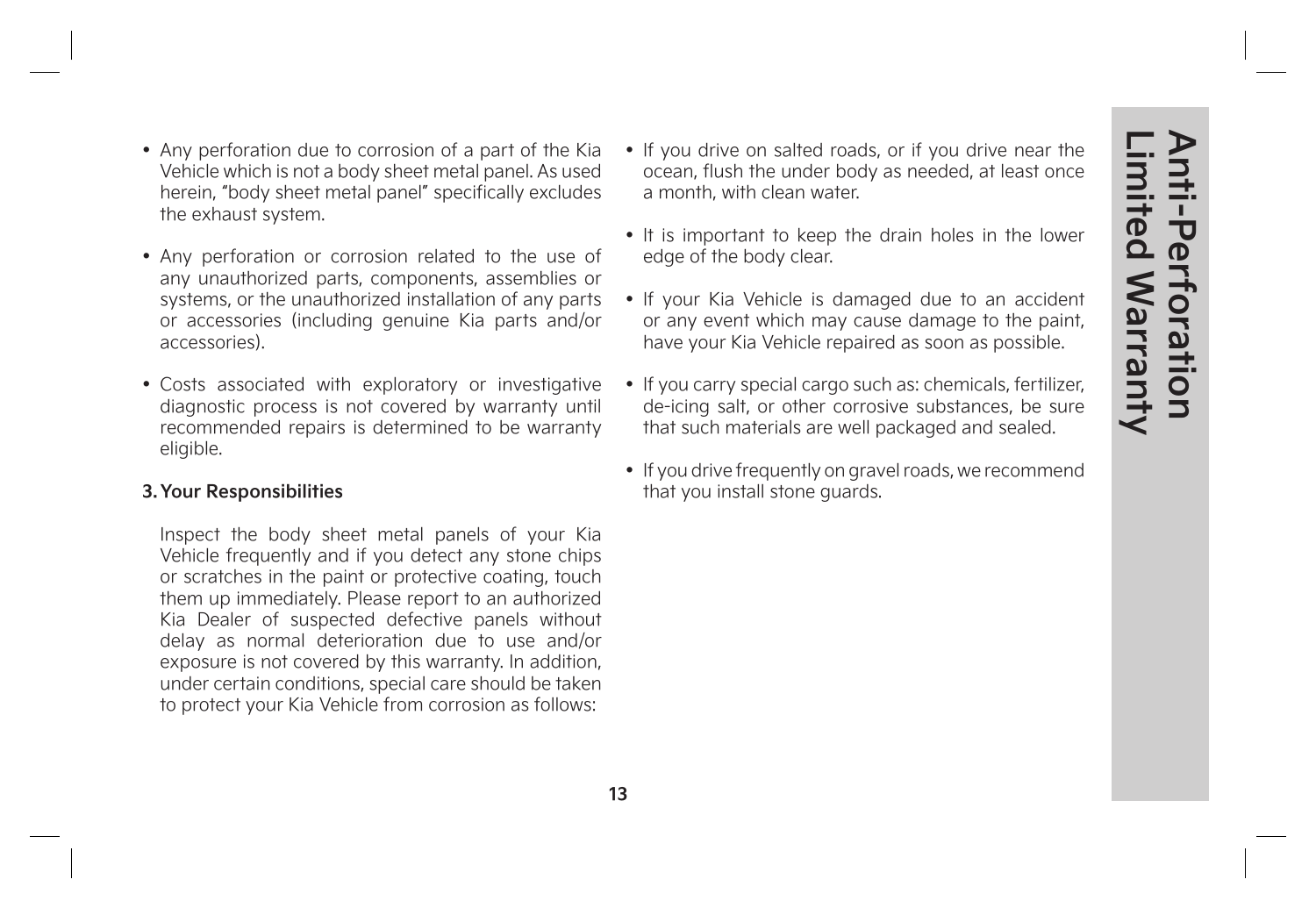#### **4. To Obtain Warranty Service**

You must take your Kia Vehicle, along with this manual, to an Authorized Kia Dealer in Canada during its normal service hours. While any Authorized Kia Dealer will perform warranty service, Kia recommends that you return to the dealership where you purchased your Kia Vehicle because of their continued personal interest in you.

If you have any questions or need assistance regarding this warranty, refer to the contact information starting on Page 26.

For customers who live in remote areas who intend to obtain warranty service, please consult with your selling Kia Dealer for Warranty service guidelines.

#### **5. Other Terms**

The "Terms and Conditions" stated on page 11 of this manual also apply to the Anti-Perforation Warranty.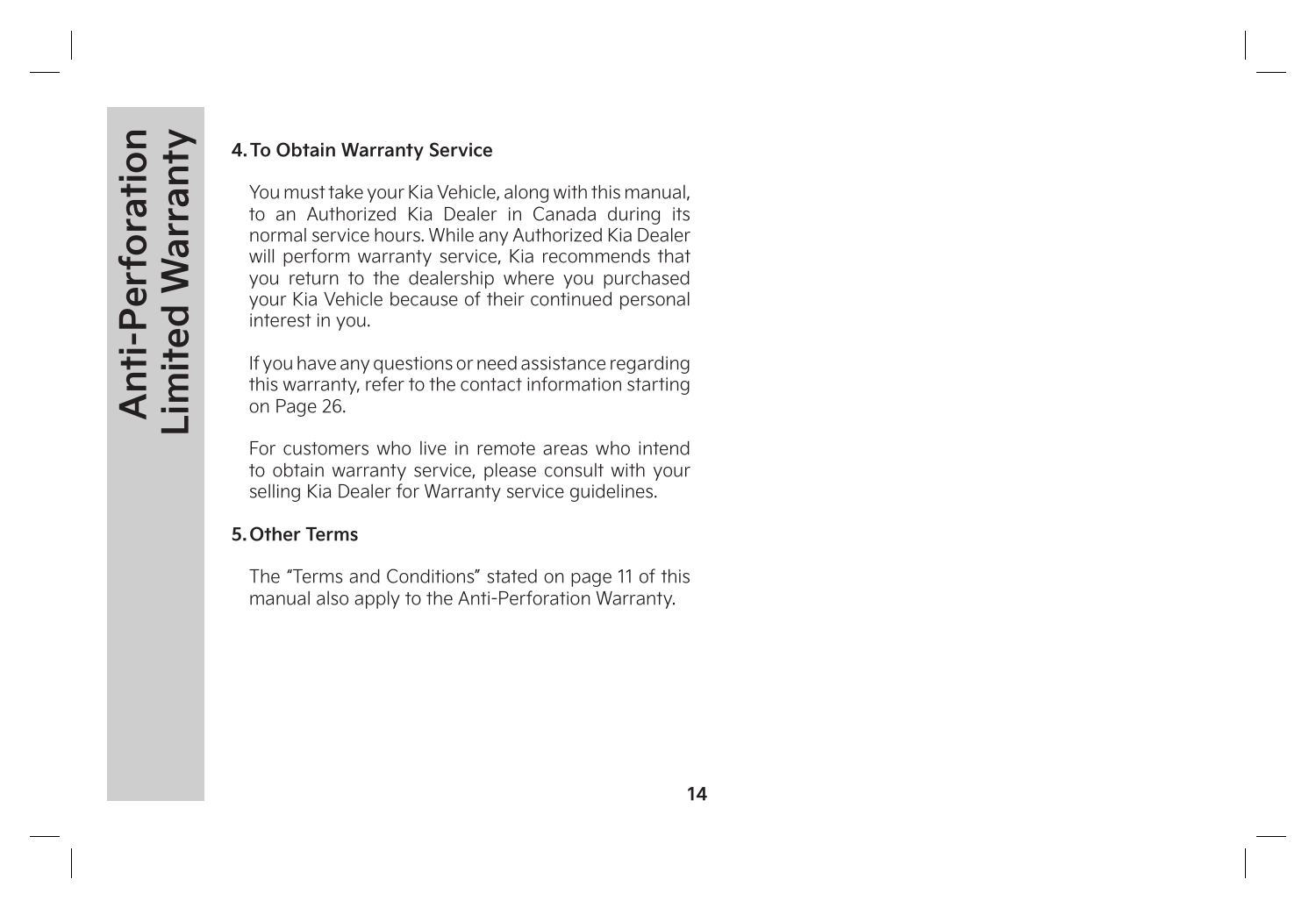## **Major Emission Control Warranty**

#### **KCI warrants that each new vehicle:**

- 1. Was designed, built and equipped to conform at ECM/PCM the time of sale to applicable federal emission • Data Link Connector regulations;
- 2. Is free from defects in material and workmanship at the time of sale which would cause the vehicle to fall to conform with such regulations within the emission control warranty period .

KCI warrants that any authorized KIA dealer will repair and/or replace, to KCl's specifications at no charge, any of the major emissions components or parts thereof, listed in this chapter, provided the vehicle has been maintained and operated in accordance with the scheduled maintenance instructions described in the owner's manual in your vehicle .

The emission control warranty covers the major emission components listed in this chapter unless otherwise specified, for 96 months or 130,000 km, whichever comes first from the warranty start date .

#### **Major Emission Components**

- 
- 
- Catalytic Converter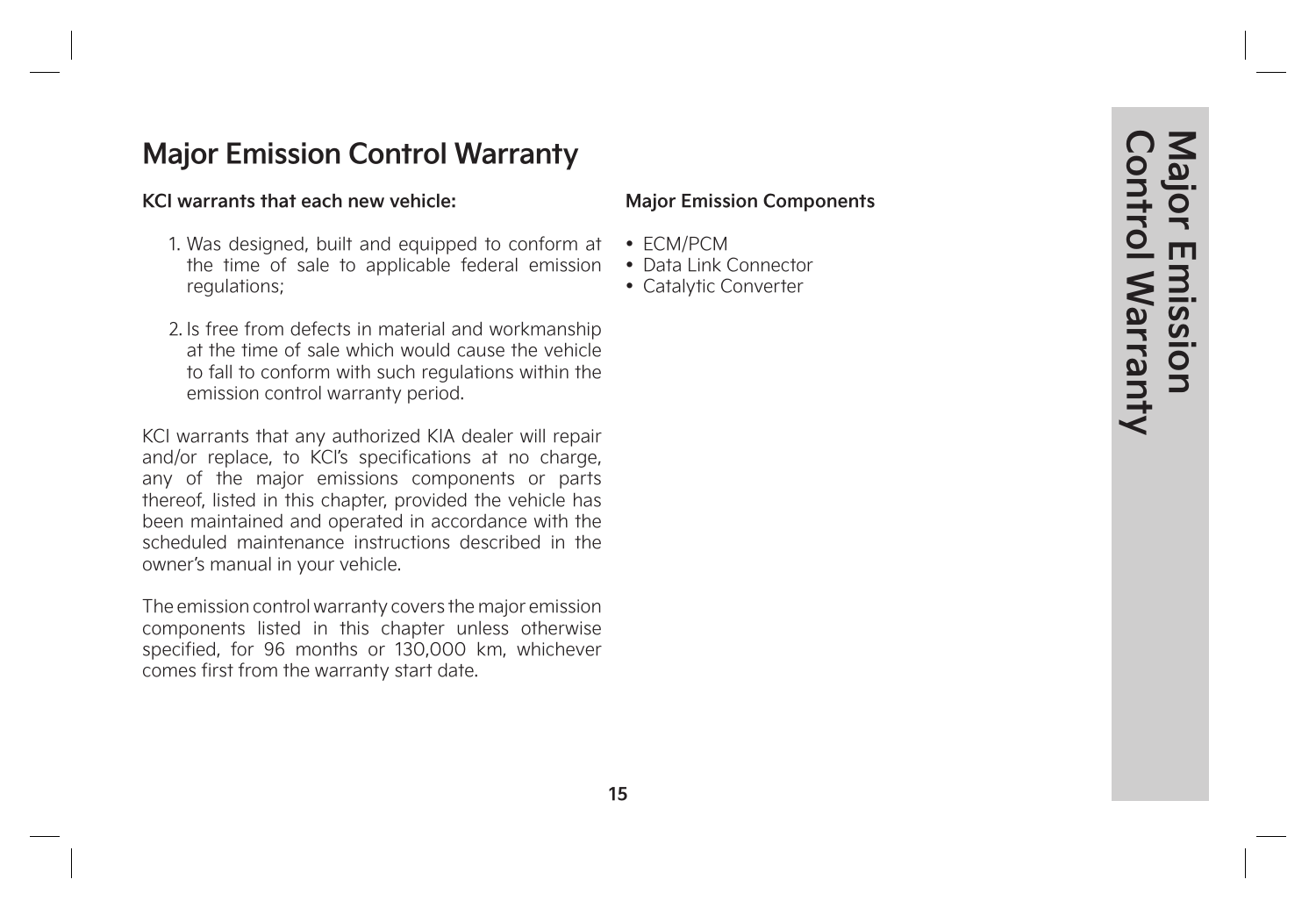## **Replacement Parts and Accessories Limited Warranty**

Subject to the following terms and conditions, Kia Canada warrants that genuine Kia replacement parts and Kia Accessories sold to you or installed on your new Kia Vehicle prior to retail delivery by an Authorized Kia Dealer will be free from defects in material and/ or workmanship under normal use, operation and maintenance during the applicable warranty coverage period described below. Where required, Kia will repair or replace any such part or accessory in order to correct the problem. If the part or accessory was installed by an Authorized Kia Dealer, or Kia Canada, it will be repaired or replaced without charge for parts and labour to the owner.

If it was installed by a non-authorized party, it will be repaired or replaced without charge for the part only, but the labour charge will be your responsibility.

#### **1. Warranty Period**

#### **Genuine Kia Replacement Parts**

- Replacement parts installed by an authorized Kia dealer during the term of the Comprehensive Warranty Period, will be covered for the remaining balance of that applicable new vehicle Warranty Period.
- Any genuine replacement part installed by an authorized Kia Dealer after the expiration of an applicable Warranty Period will be covered, parts and labour, for 12 months or 20,000 km, whichever occurs first from the date of installation.

#### **Kia Genuine Replacement Battery**

If installed by an authorized Kia dealership, the replacement battery is fully covered for the greater of:

• The remainder of the 36-month battery coverage from the date of sale of the vehicle,

OR

• 24 months from the date of installation of the Kia Genuine Replacement battery.

A discharged battery caused by a component, lights, etc. left unattended are not considered to be defective.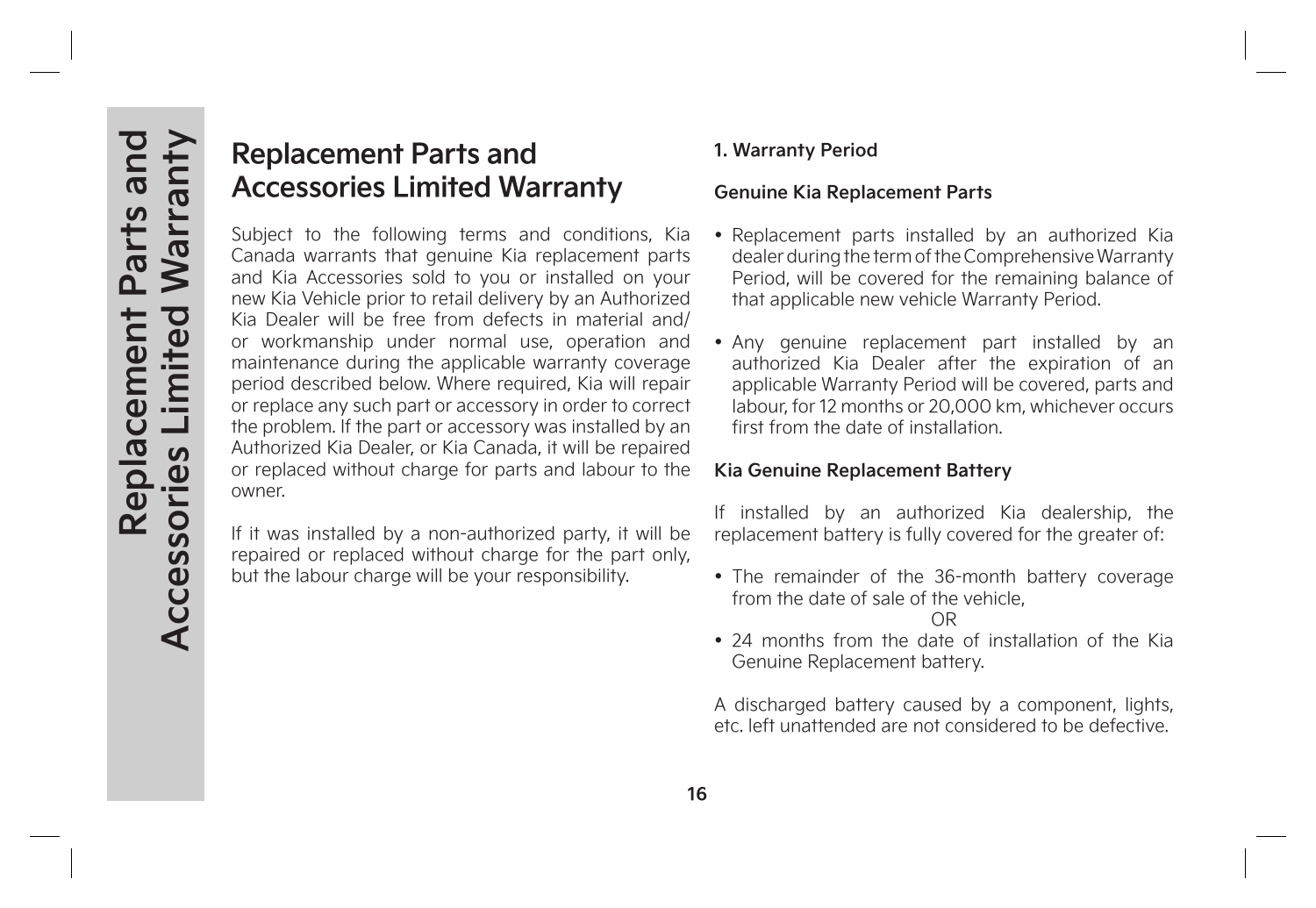#### **Over the Counter**

• Replacement parts sold by but not installed by an Authorized Kia Dealer are covered for 6 months from the date of purchase, regardless of distance driven, for the part only.

#### **Genuine Kia Accessories**

- Accessories installed prior to retail delivery by an Authorized Kia Dealer or agent are covered for 36 months or 60,000 km, which ever occurs first, including parts and labour.
- Accessories installed by an Authorized Kia Dealer at any time after retail delivery will be covered for 12 or 20,000 km which occurs first, including parts and labour.
- Genuine Kia Accessories sold but not installed by an Authorized Kia Dealer are covered for the first 6 months from the purchase date, for the part only.

#### **Audio System/DVD System**

• If a genuine Kia Audio System or DVD System is installed on your vehicle prior to retail delivery, the Audio or DVD System is covered for 36 months or 60,000 km, whichever occurs first.

• If a genuine Kia Audio System or DVD System is installed at any time after retail delivery, the Audio System is covered for 12 months or 20,000 km from the date of installation for all defective related repairs.

#### **2. What Is Not Covered**

- Non-genuine replacement parts or accessories installed on a Kia Vehicle.
- Replacement parts or accessories installed on a Kia vehicle, which has been declared a total loss and/or has been sold for salvage purposes.
- Any replacement part or accessory where the owner is unable to provide proof of purchase or replacement date.
- Damage or corrosion due to improper use, abuse or alteration, physical damage, neglect, the performance of unauthorized repairs or adjustments, accident or collision damage.
- Damage or surface corrosion from environmental hazards such as acid rain, airborne fallout (chemicals, tree sap}, stones, road hazards, hail, windstorm, lightning, floods and other acts of God.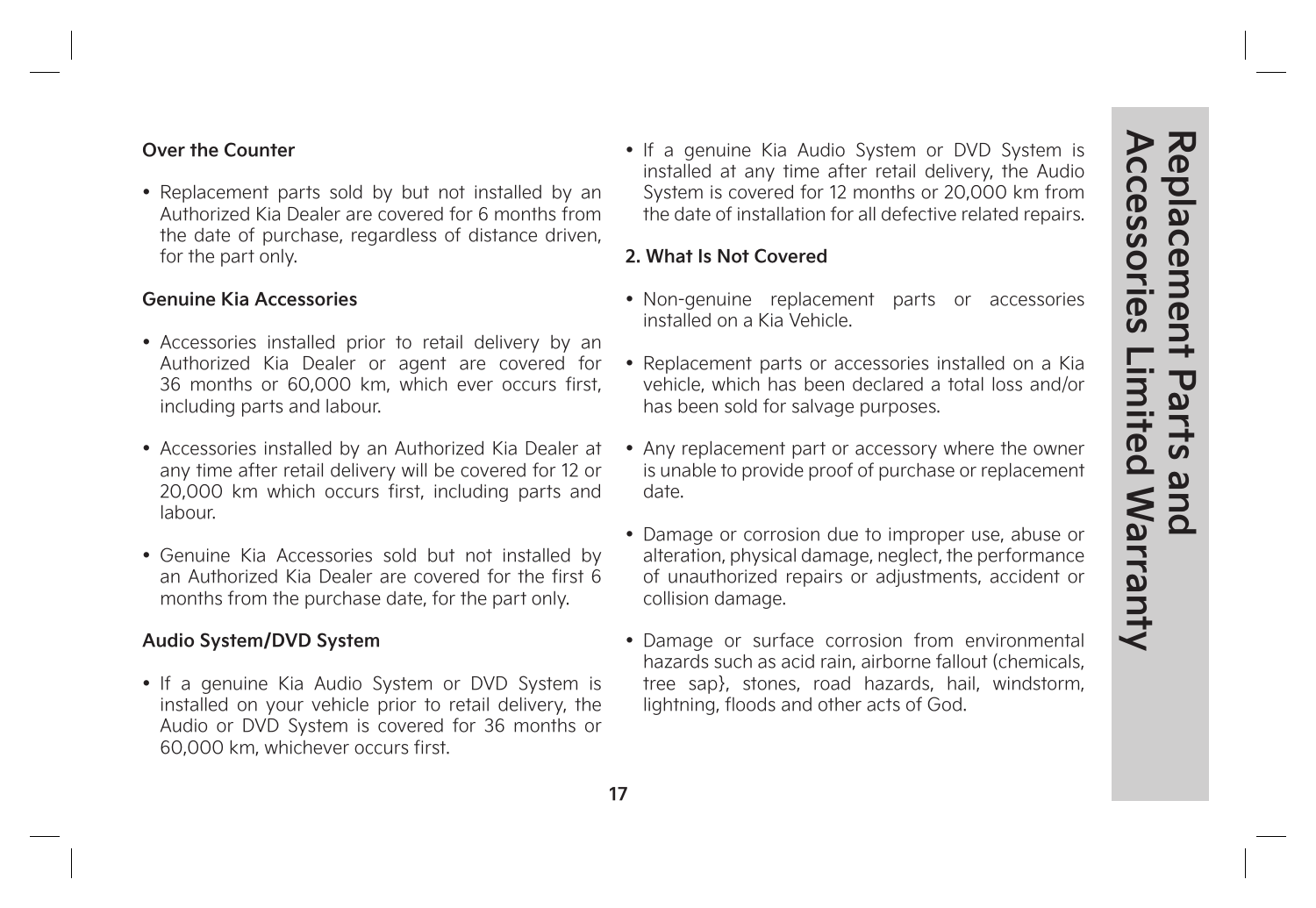- Normal wear and tear or deterioration such as **3. To Obtain Warranty Service** discoloration, fading, deformation, etc.
- Replacement Parts or accessories installed on a Kia Vehicle where the odometer has been altered, or on which the distance driven cannot be accurately determined.
- Replacement parts or accessories used in applications for which they are not intended to be used.
- Replacement parts and accessories installed improperly by other than an Authorized Kia Dealer or Kia Canada.
- Non Genuine Kia replacement parts or accessories (including those which may have been sold or installed on a Kia Vehicle by an Authorized Kia Dealer).
- Non Genuine Kia replacement parts or accessories causing any vehicle damage that occurs during the installation, as a result of installation.

You must take your Kia Vehicle, along with proof of genuine part or accessory purchase, to an Authorized Kia Dealer in Canada during its normal hours of operation. While any Authorized Kia Dealer will perform warranty service, Kia recommends that you return to the dealership where you purchased your Kia Vehicle because of their continued personal interest in you. If you have any questions or need assistance regarding this warranty, refer to the contact information starting on page 26.

For customers who live in remote areas who intend to obtain warranty service elsewhere, please consult with your selling Kia Dealer for Warranty service guidelines.

#### **4. Other Terms**

The 'Terms and Conditions" stated on page 11 in the New Vehicle Limited Warranty also apply to this warranty.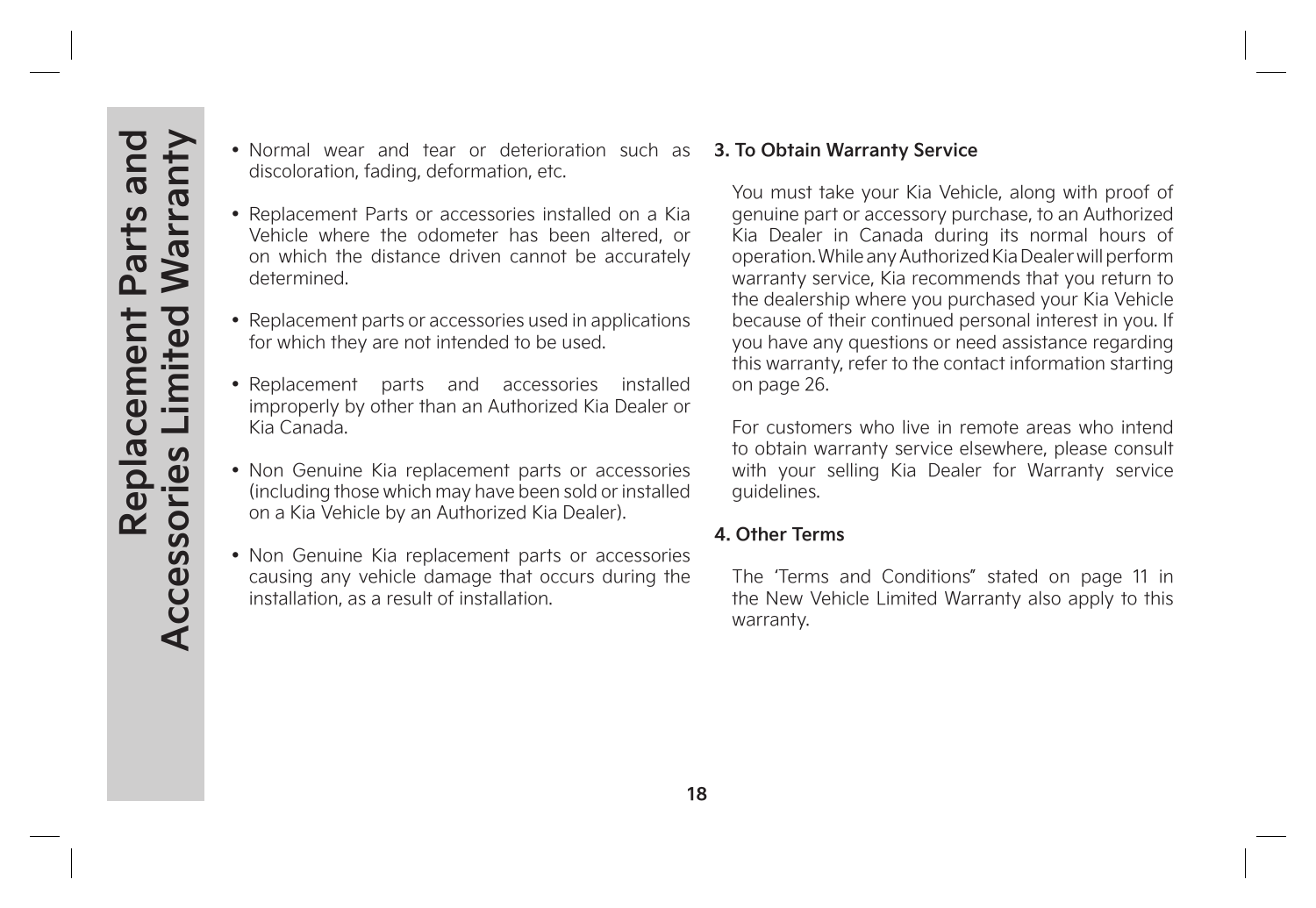## **Scheduled Maintenance Record**

All service records should be kept by the current owner as proof of maintenance of their KIA vehicle. Those signed forms are evidence of completion of maintenance services and should be kept in the glovebox compartment.

An acceptable maintenance record should include the following items:

- Name and address of both customer and repairer;
- Make, model, vin and licence number of vehicle:
- Repair date, odometer at date of repair/service;
- Repair/service description
- Itemized list of parts installed and condition (New, used, rebuilt)
- Parts and labour price
- Warranty terms of that repair/service

In addition to this, all records described above should be given to any subsequent owner of this KIA vehicle. Claims made during the warranty term will not qualify under the warranty if resulting from lack of maintenance rather than from defective material and/ or workmanship.

#### **Scheduled Maintenance Intervals**

For a full description of your routine maintenance schedule, refer to your Owner's Manual.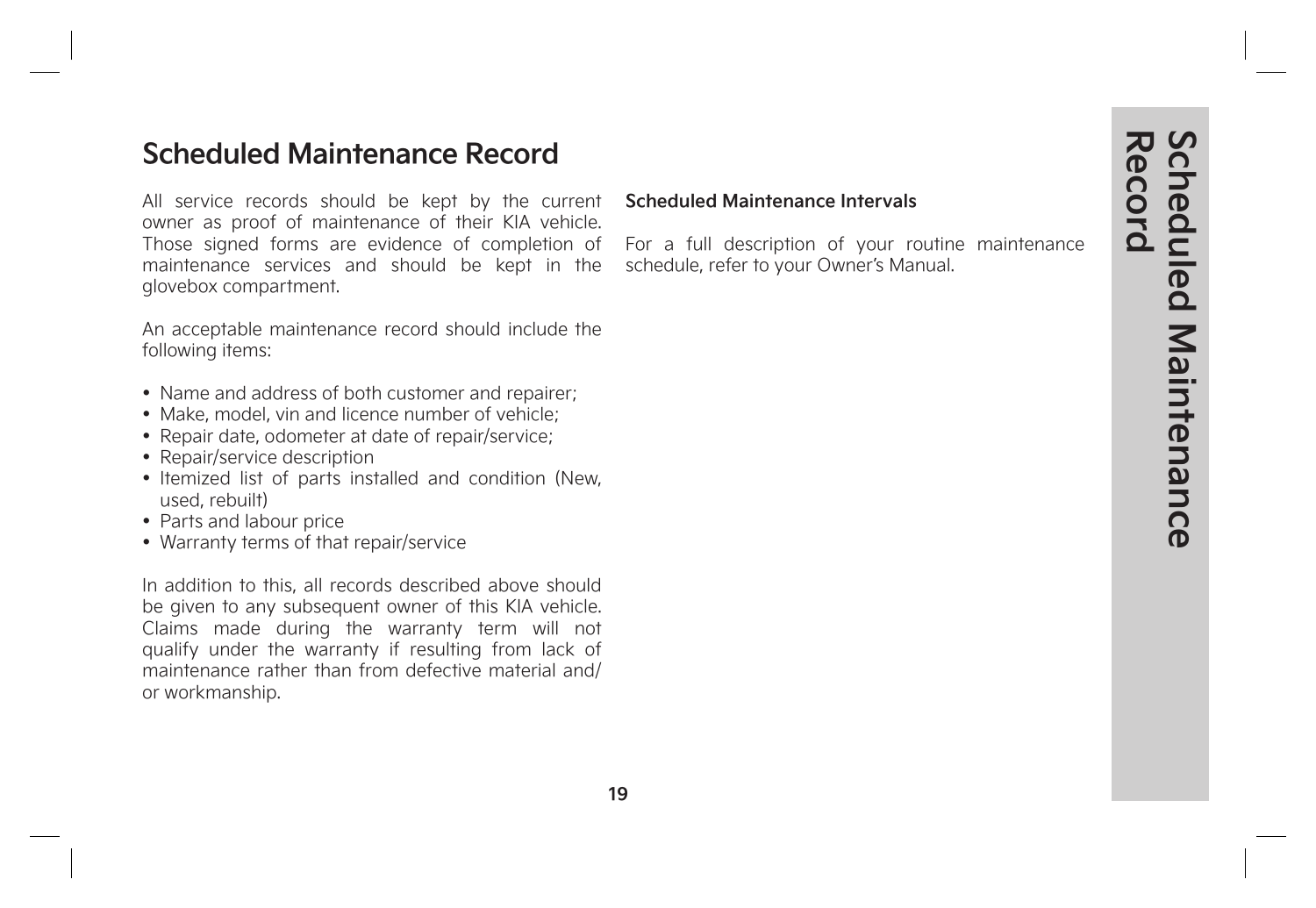## **Kia Extra Care Roadside Assistance Program**

As a valued KIA owner, you now have access to our motoring services. This section fully outlines your benefits and how to use them. Please read through it carefully.

#### **Term of coverage**

5 year/unlimited mileage - Roadside Assistance covers you in case of mechanical breakdown anywhere in North America.

- Mechanical Breakdown Tow
- Accident Towing Services
- Emergency Battery Boost
- Winching/Extrication
- Tire Change
- Gas Delivery
- Lock Out Service
- Trip Interruption Services

Note: This program covers the vehicle registered, regardless of who is driving the vehicle.

#### **EMERGENCY ROAD SERVICE**

Available 24 hours a day, 7 days a week from anywhere in Canada or continental United States by dialing:

## **1-866-444-5421**

As a member of the KIA EXTRA CARE ROADSIDE ASSISTANCE program, you don't have to worry about where you can obtain assistance when mishaps requiring an emergency boost or mechanical breakdown tow occur. Our Approved Roadside Service Facilities are there to provide you with prompt efficient service and to help get you to your closest KIA Dealership. If there is no KIA Dealership within 100 kilometres, your vehicle will be towed to the closest approved repair facility. Road service coverage is available across Canada and the continental United States.

If you decide not to use a KIA Approved Roadside Service, you may choose your own service provider and submit a claim for reimbursement for up to \$100 per incident. KIA EXTRA CARE ROADSIDE ASSISTANCE does not pay for related parts. labour, or repairs.

The KIA EXTRA CARE ROADSIDE ASSISTANCE program covers the service provider to travel up to 100 km. In rare cases where the service provider must travel more than 100 km, you may be asked to pay the difference.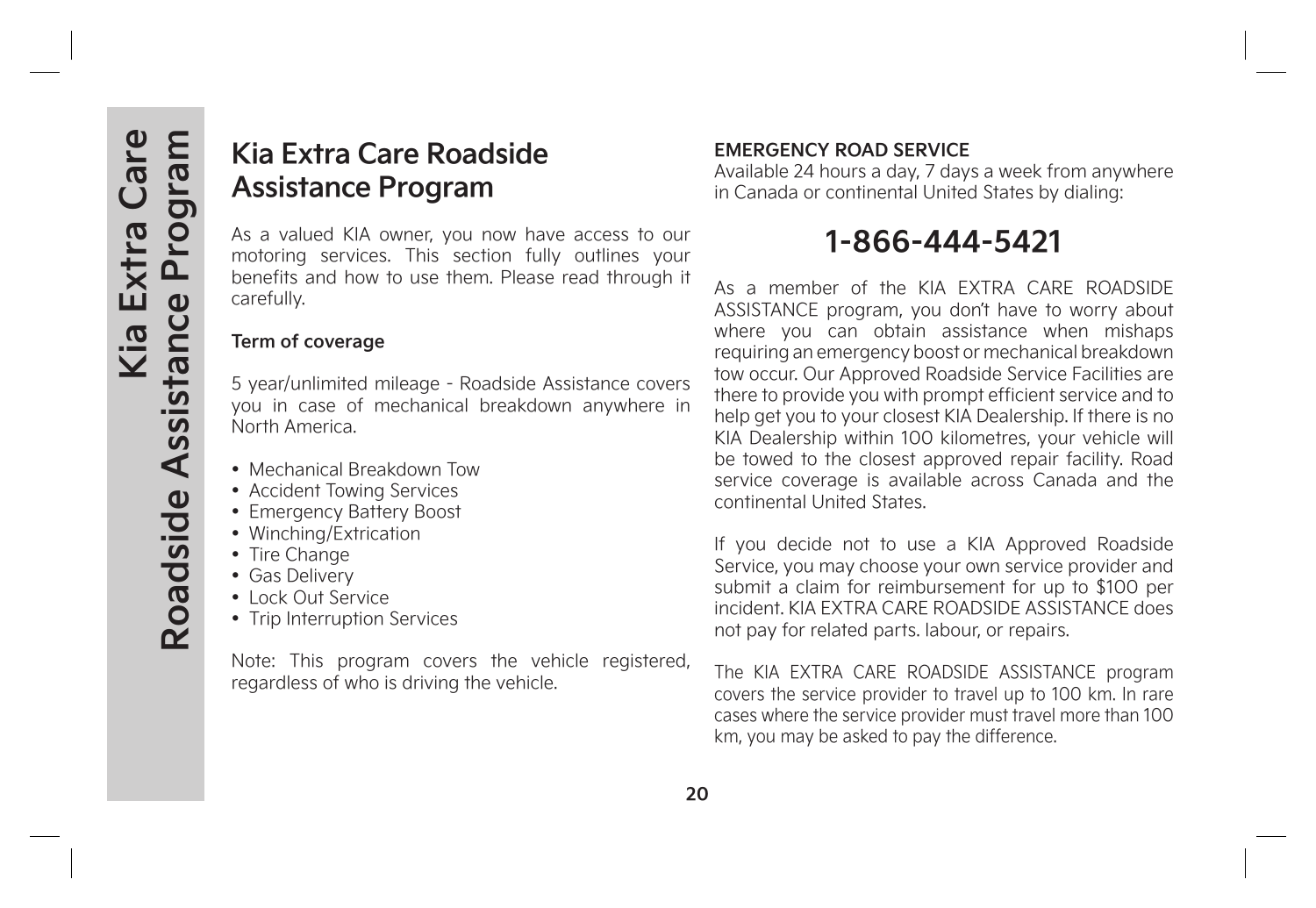#### **Emergency Boost**

If your KIA's battery is discharged, a service provider will be dispatched to your location to boost your vehicle.

#### **Emergency Breakdown Towing**

KIA EXTRA CARE ROADSIDE ASSISTANCE will be there should your KIA experience a mechanical breakdown and not be able to proceed under its own power. You are covered should you need a towing service to move your KIA from the place of mechanical breakdown to the nearest KIA Dealership or approved repair facility within 100 km.

#### **Accident Towing**

Should you be involved in a traffic accident and your KIA is disabled, KIA EXTRA CARE ROADSIDE ASSISTANCE will arrange to tow your vehicle from the scene of the accident to the nearest KIA dealership or approved repair facility within 100 km.

#### **Winching/Extrication**

If your KIA becomes stuck in a ditch, mud or snow, KIA EXTRA CARE ROADSIDE ASSISTANCE will dispatch an approved service provider to winch or extricate your vehicle, provided that it can proceed under its own power after the service has been performed. The vehicle must be accessible and located on, or adjacent to, a publicly maintained roadway.

If your vehicle is unable to proceed under its own power after extrication, you will be responsible for all costs in winching and towing your vehicle.

#### **Tire Change**

The service provider can provide air service or remove your flat tire and install your spare (or repair your tire utilizing the Tire Mobility Kit, if applicable). The spare tire must be inflated and in sound working order. If you do not have an operable spare or your tire cannot be repaired, your vehicle will be towed to the nearest KIA dealership or approved repair facility within 100 km of the incident.

#### **Gas Delivery**

The service provider will deliver up to 10 L of gas so that you can proceed to the nearest service station. The cost of the fuel is covered. In areas where the transportation of fuel is prohibited, your vehicle will be towed to the closest service station.

#### **Lockout Service**

If you have locked your keys in your vehicle, a service provider will be dispatched to attempt to gain entry to your vehicle. Please note that the owner assumes all responsibility for any damages to the vehicle as a result of the entry attempt.

**Note: In order to obtain service, you must remain with your vehicle. The approved provider will not provide service to an unattended vehicle.**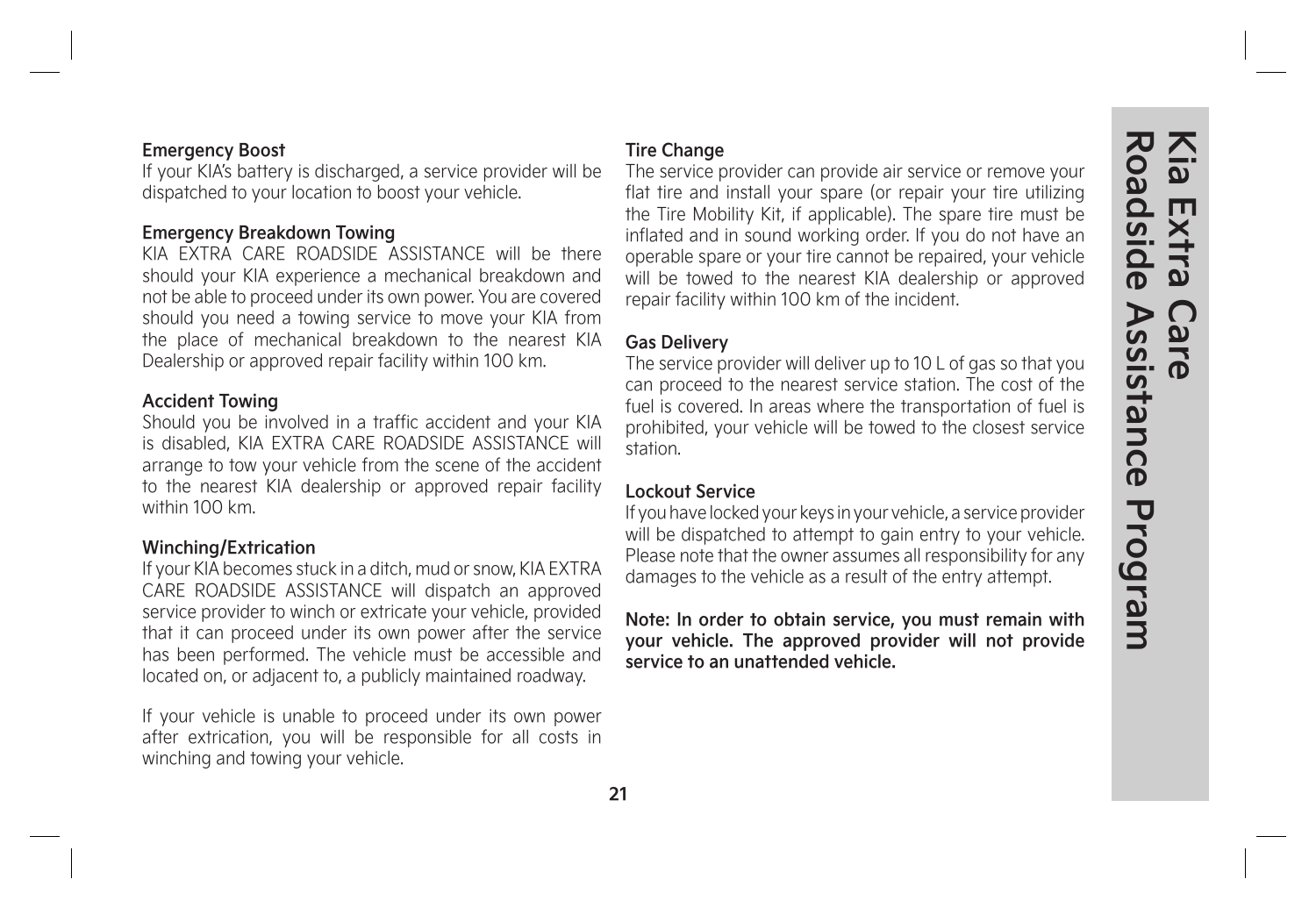#### **Trip Interruption Services (Away from Home)**

In the event of a mechanical breakdown, KIA EXTRA CARE ROADSIDE ASSISTANCE will reimburse you for the emergency expenses outlined below if:

- 1. The registered vehicle broke down more than 100 km from home; and
- 2. The vehicle was unable to proceed under its own power; and
- 3. The vehicle was towed from the site of the mechanical breakdown to the closest KIA Dealership or repair facility within 100 km of the location of the mechanical breakdown.

**Note: Accidents do not qualify for trip interruption, The total of combined benefits is up to \$100 per day to a maximum of \$300 Canadian per mechanical breakdown or traffic accident (when not covered under your auto insurance policy).**

#### **Accommodation**

Reimbursement consideration will be made for hotel/ motel accommodations as required in the vicinity of the mechanical breakdown while you and your passengers await repairs to make your vehicle roadworthy.

#### **Meals**

Reimbursement consideration will be made for meals as required in the vicinity of the major mechanical breakdown while you and your passengers await repairs to your vehicle.

#### **Transportation**

Should you wish to continue on to your destination or return home, KIA EXTRA CARE ROADSIDE ASSISTANCE will consider reimbursement for commercial transportation (taxi, bus, train or plane) to your original destination or your home. Rental vehicles do qualify as commercial transportation.

**Note: Trip Interruption Services must be engaged by you within seventy-two (72) hours after the mechanical breakdown in order for you to be eligible for reimbursement for the above benefits. The cost of parts, mechanical repairs, and labour are not eligible for reimbursement.**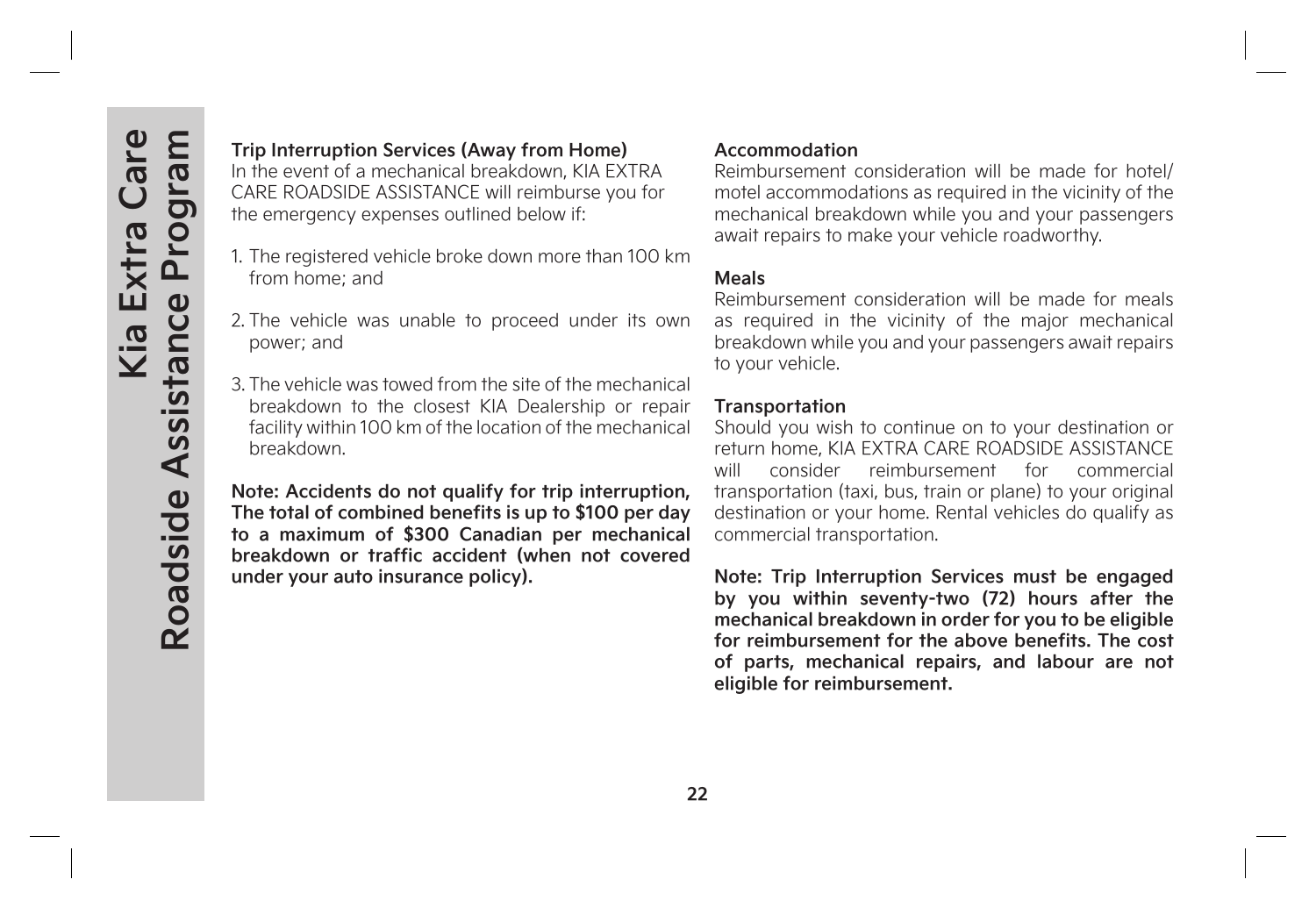#### **How to Claim (Reimbursement Option)**

- 1. Contact KIA EXTRA CARE ROADSIDE ASSISTANCE within thirty (30) days of the date of receiving roadside assistance.
- 2. Please indicate the cause and location of the breakdown.
- 3. Enclose the original receipts from the expenses being claimed and/or a copy of the detailed KIA automobile repair shop or an approved repair shop invoice and towing receipt (if the vehicle was not towed by KIA Extra Care Roadside Assistance) indicating the amount of the applicable service. Send your reimbursement request to:

#### **KIA EXTRA CARE ROADSIDE ASSISTANCE Attention: Claims Department P.O. Box 190 Richmond Hill, ON L48 4RS**

4. Upon receipt and confirmation of this information, KIA EXTRA CARE ROADSIDE ASSISTANCE will send you a reimbursement cheque in accordance with terms and conditions of the program.

#### **Membership Agreement and General Conditions**

KIA EXTRA CARE ROADSIDE ASSISTANCE agrees to provide services to the registered KIA vehicle specified by the Vehicle Identification Number and the benefits as listed in this section, subject to the terms and conditions as defined in this manual.

#### **General Conditions**

"Vehicle" definition - For the purpose of this manual, "Vehicle" shall mean a KIA motor vehicle registered for membership in the program.

All KIA vehicles must be plated and insured to qualify for coverage under this program. Coverage commences on the warranty start date as registered with KIA Canada Inc.

KIA EXTRA CARE ROADSIDE ASSISTANCE does not extend to vehicles for hire (taxis, courier vehicles etc...), vehicles that have dealer plates and vehicles not meant to be driven on public roads.

Only originals of receipts and/or charge card copies submitted by you will be accepted for consideration for reimbursement. Originals will be returned upon request.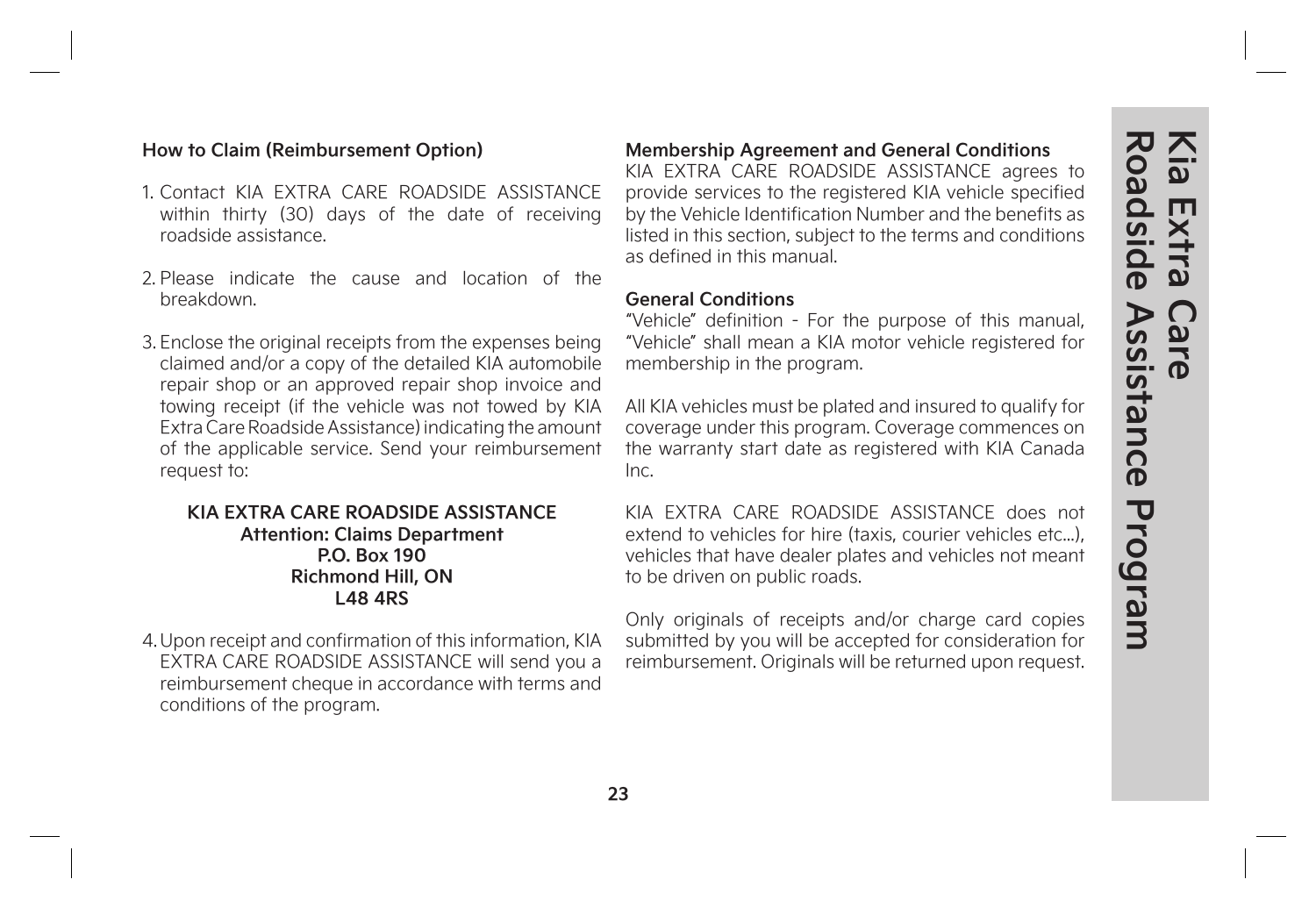#### **Note: Any alterations on bills for service will render them invalid for claims reimbursement.**

#### **Benefits will not be provided:**

- 1. Where there is any indication at the time of the incident of your consumption of alcoholic beverages or narcotics, or where the driver is not in possession of a valid driver's license.
- 2. When a vehicle is not registered or not covered by Public Liability and Property Damage automobile insurance.
- 3. In the event that charges are attributed to an incident that occurred while you were committing, or attempting to commit a criminal offence.
- 4. When your claim arises out of an incident which occurs while your membership with KIA EXTRA CARE ROADSIDE ASSISTANCE is not in force or where you did not incur any expense.

#### **Summary**

It's important to us that you understand your coverage.

You should be aware your coverage does not apply to:

- Unplated / uninsured vehicles.
- Cost of parts, repairs, labour, storage or impound charges.
- Vehicles driven into an area not publicly maintained or inaccessible to the service vehicle (such as beaches, frozen lakes, recreational areas, construction sites, open fields, private roads). Cross country, logging, auto cross and any other form of off-road use is not covered.
- Towing from one repair facility to another.
- A second tow or repeat boosts for the same mechanical breakdown
- Service to any vehicle not covered by KIA EXTRA CARE ROADSIDE ASSISTANCE 's definition of "vehicle" as stated in the General Conditions in this section.
- Service to unattended vehicles.
- Shoveling or the removal of snow to free a vehicle.
- Repeated service calls for a vehicle, which in the opinion of KIA EXTRA CARE ROADSIDE ASSISTANCE requires maintenance or repairs.
- Costs which are covered under your regular vehicle insurance.
- Transporting you to your disabled vehicle or to your home after service has been rendered, except as otherwise specified.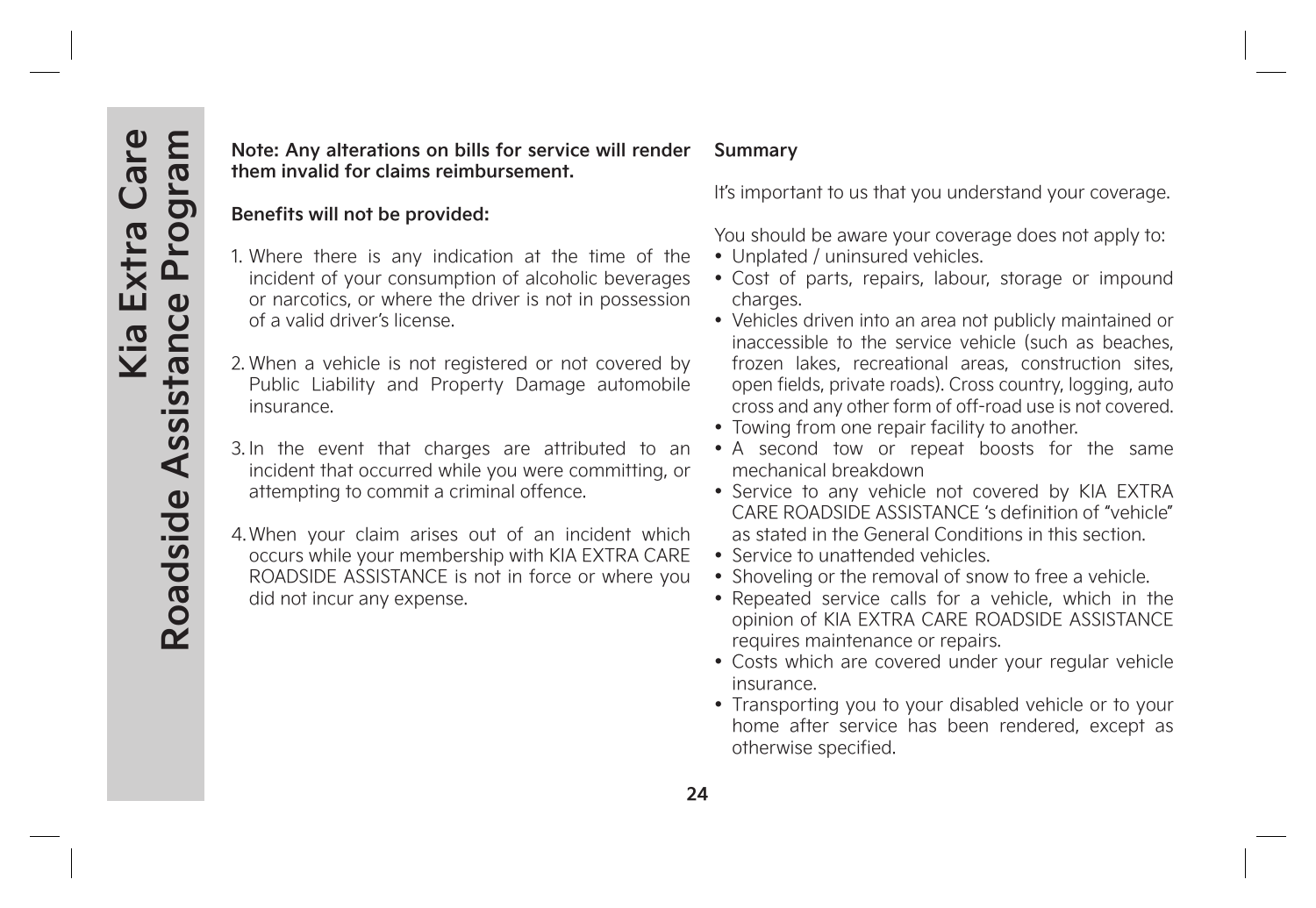**KIA EXTRA CARE ROADSIDE ASSISTANCE** reserves the right to decline any claim presented for payment later than thirty (30) days from the date service was performed or any claim not in conformity with the conditions of membership as stated in this section .

The services contracted for shall not cover or include emergency claims caused directly or indirectly, wholly or partly, by war, riot, floods, invasion, insurrection, civil commotion or while the vehicle is being used In military or police service .

KIA EXTRA CARE ROADSIDE ASSISTANCE is not a warranty but a service provided to you as part of the KIA commitment to minimize unforeseen vehicle operation inconvenience .

KIA EXTRA CARE ROADSIDE ASSISTANCE reserves the right to decline payment of services and/or terminate membership when, in KIA EXTRA CARE's opinion, there is deemed to be abuse or excessive use of KIA EXTRA CARE ROADSIDE ASSISTANCE's services .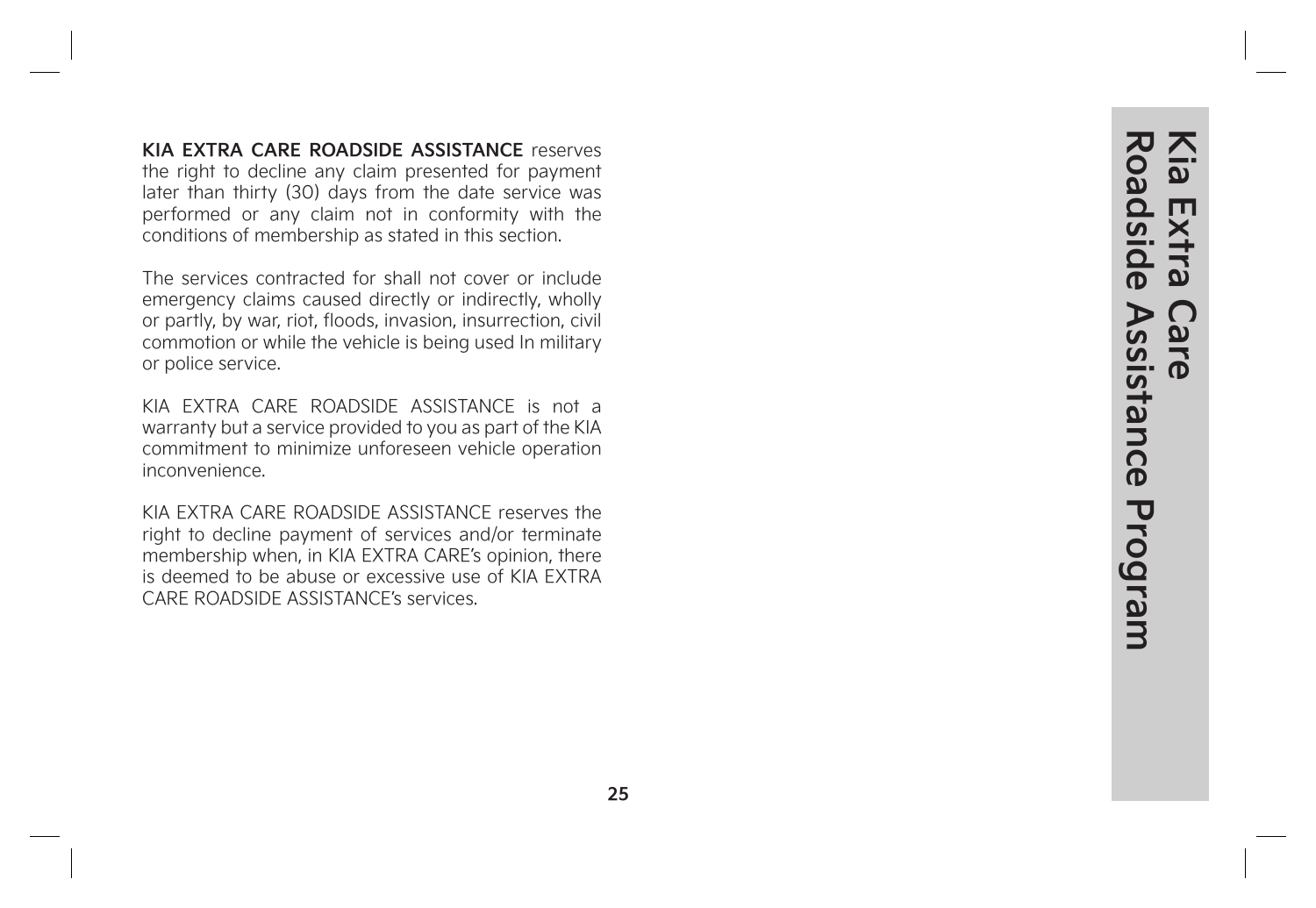## **CUSTOMER EXPERIENCE PROCEDURES**

#### **Kia Owner Satisfaction and Assistance**

Kia Canada Inc. and your Kia Dealer are dedicated to serving all of your automotive needs. Your complete satisfaction is our primary concern. Your Kia Dealer is ready to assist you with your vehicle purchase, parts, and service maintenance requirements.

Normally, any questions or concerns with the purchase transaction or the operation of your vehicle will be resolved by your Dealership's Sales or Service Departments. Sometimes, however, despite the best intentions of all concerned, misunderstandings can occur. If your concern has not been resolved to your satisfaction, the following steps should be taken:

#### **STEP ONE:**

Discuss your concern with the appropriate department Manager at the Dealership: the Sales Manager, the Service Manager or the Parts Manager. Normally, concerns can be resolved through this step.

### **STEP TWO:**

If the problem has already been reviewed with the Sales, Service, or Parts Manager, and your concern is still not resolved, contact the General Manager or the owner of the Dealership.

#### **STEP THREE:**

If necessary, contact Kia Canada's Customer Experience Department using our toll free number:

## **1-877-KIA-AUTO (1-877-542-2886)**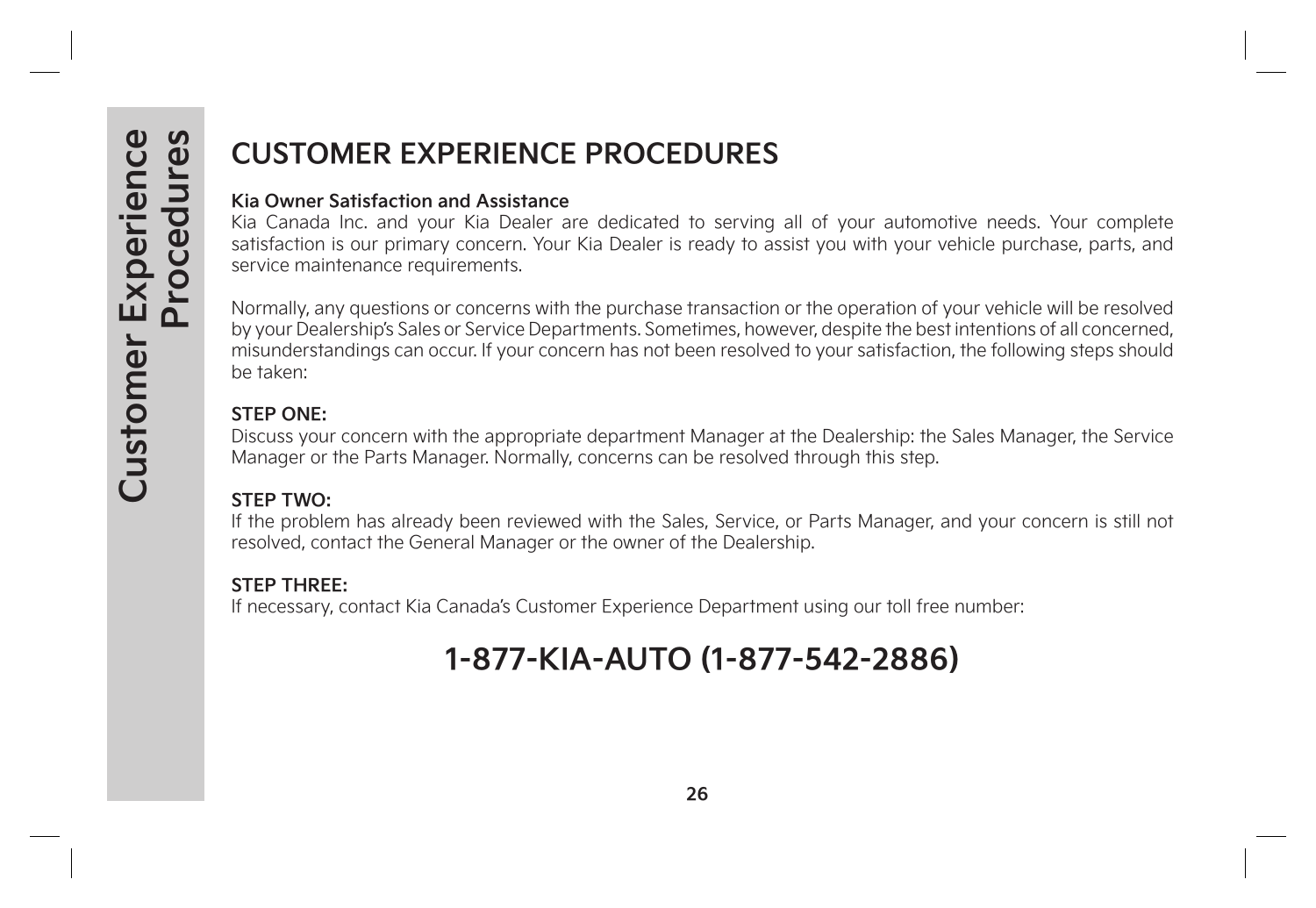For prompt assistance, please have the following information available for the Customer Experience Representative:

- Vehicle Identification Number (This is available from the vehicle registration, or the plate above the top left of the instrument panel and visible through the windshield .)
- Your vehicle's delivery date and present odometer reading.
- Dealership name and location.
- The nature of the problem or cause of dissatisfaction.

The information will be reviewed by Kia's Customer Experience Department along with the Kia District Manager for your area to ensure that all possible measures have been taken to ensure a satisfactory resolution.

When contacting Kia Canada, please remember that your concern will likely be resolved at the Kia Dealership, using the Dealer's facilities, equipment, and personnel. Please ensure that you have followed step One and Two first if you have a concern.

Kia encourages customers to call our toll free number for assistance. However, if a customer wishes to write to Kia Canada, the letter should be addressed to Kia Canada Customer Experience Department with the above information at:

> **180 Foster Crescent Mississauga, Ontario. L5R 4J5**

#### **CALL: 1-877-KIA-AUTO (1-877-542-2886) OR BY E-MAIL: consumer@kia.ca**

**To find a Kia Dealership in your area, please visit our website www.kia.ca or contact the Customer Experience Department**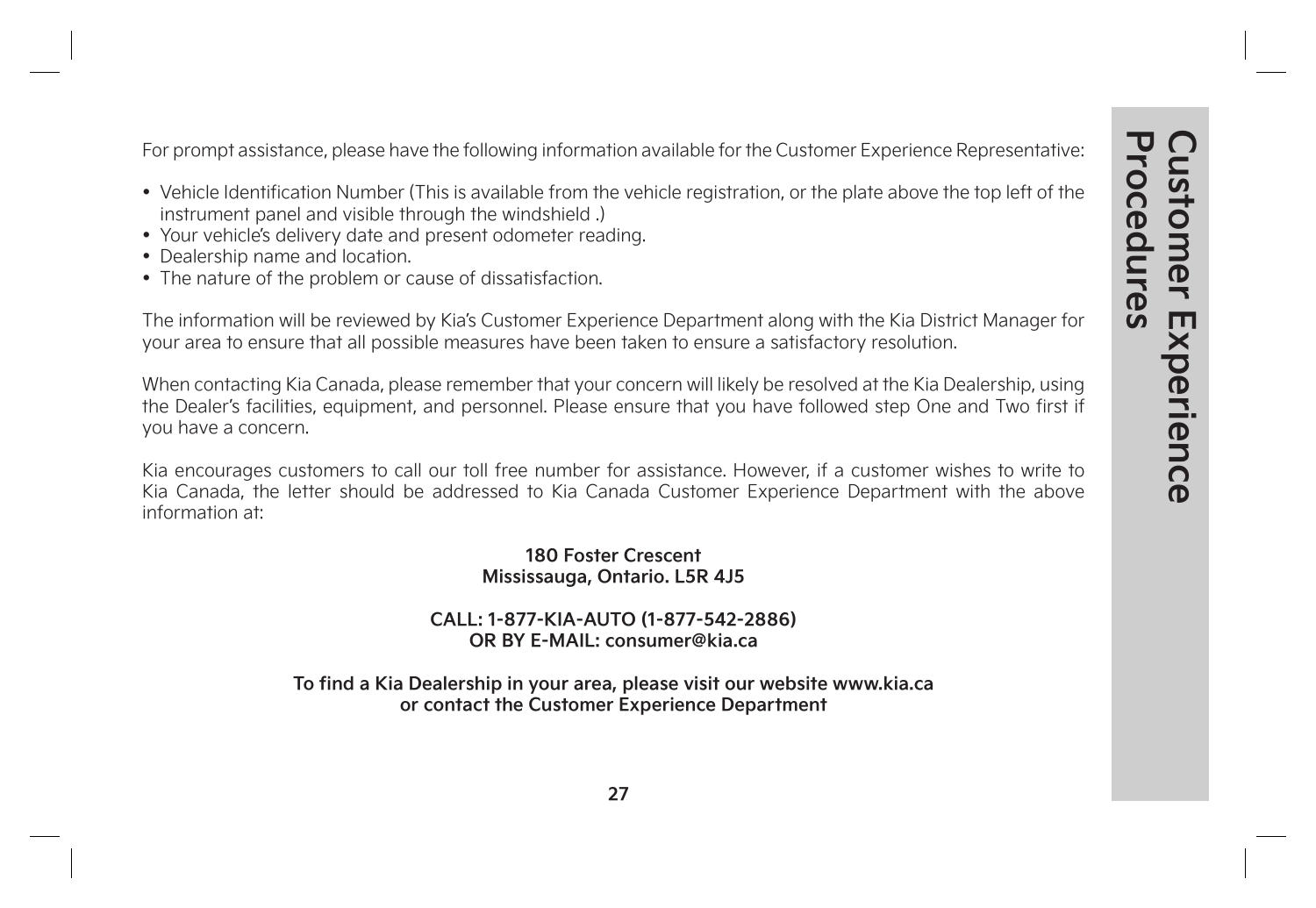Occasionally a vehicle manufacturing concern cannot be resolved to your satisfaction, using the three step process described previously. If, after exhausting these procedures, you believe Kia has been unable to satisfactorily address your vehicle concerns, you may request to participate in the Canadian Motor Vehicle Arbitration Plan (CAMVAP) an alternative dispute resolution program designed specifically for vehicle owners. CAMVAP will inform you about consumers' rights in the arbitration program.

The purpose of CAMVAP is to assist in the resolution of disputes between vehicle manufacturers and customers for perceived manufacturer defects. **Please note that in order to be eligible to have your complaint dealt with by CAMVAP it will be necessary for you to show that you have exhausted all avenues of dispute resolution previously outlined in Steps One, Two and Three.**

To request more information about CAMVAP, please contact them directly at:

## **1-800-207-0685 or www.camvap.ca**

#### **Change of Address or Subsequent Ownership Notification**

In case of a change of address or if you purchased your KIA vehicle as a pre-owned vehicle, please contact the Consumer Affairs Department to update your information by phone, 1-877-542-2886 or email at consumer@kia.ca. For prompt assistance, please provide

- Your Vehicle Identification Number.
- Name of registered owner.
- Your vehicles purchase date and present odometer reading.
- Complete malling address and phone number.

#### **After Word**

All rights reserved. May not be reproduced or translated without the written consent of Kia Canada Inc. Specifications in this manual are subject to change without notice. Text and specification in this manual are based on information and knowledge available at the time of printing.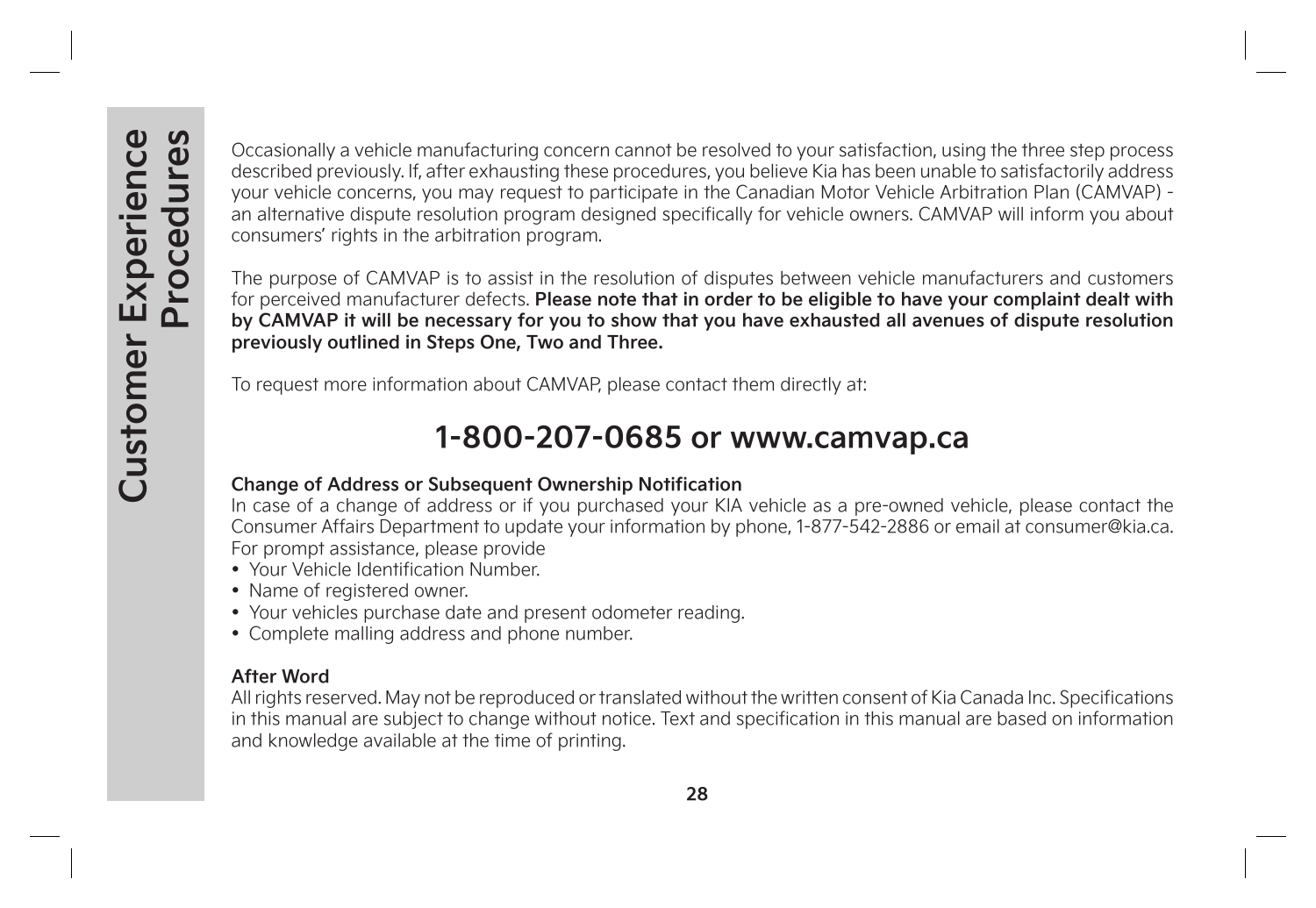| <b>Notes</b> | <b>Notes</b> |
|--------------|--------------|
|              |              |
|              |              |
|              |              |
|              |              |
|              |              |
|              |              |
|              |              |
|              |              |
|              |              |
|              |              |

 $\overline{\phantom{a}}$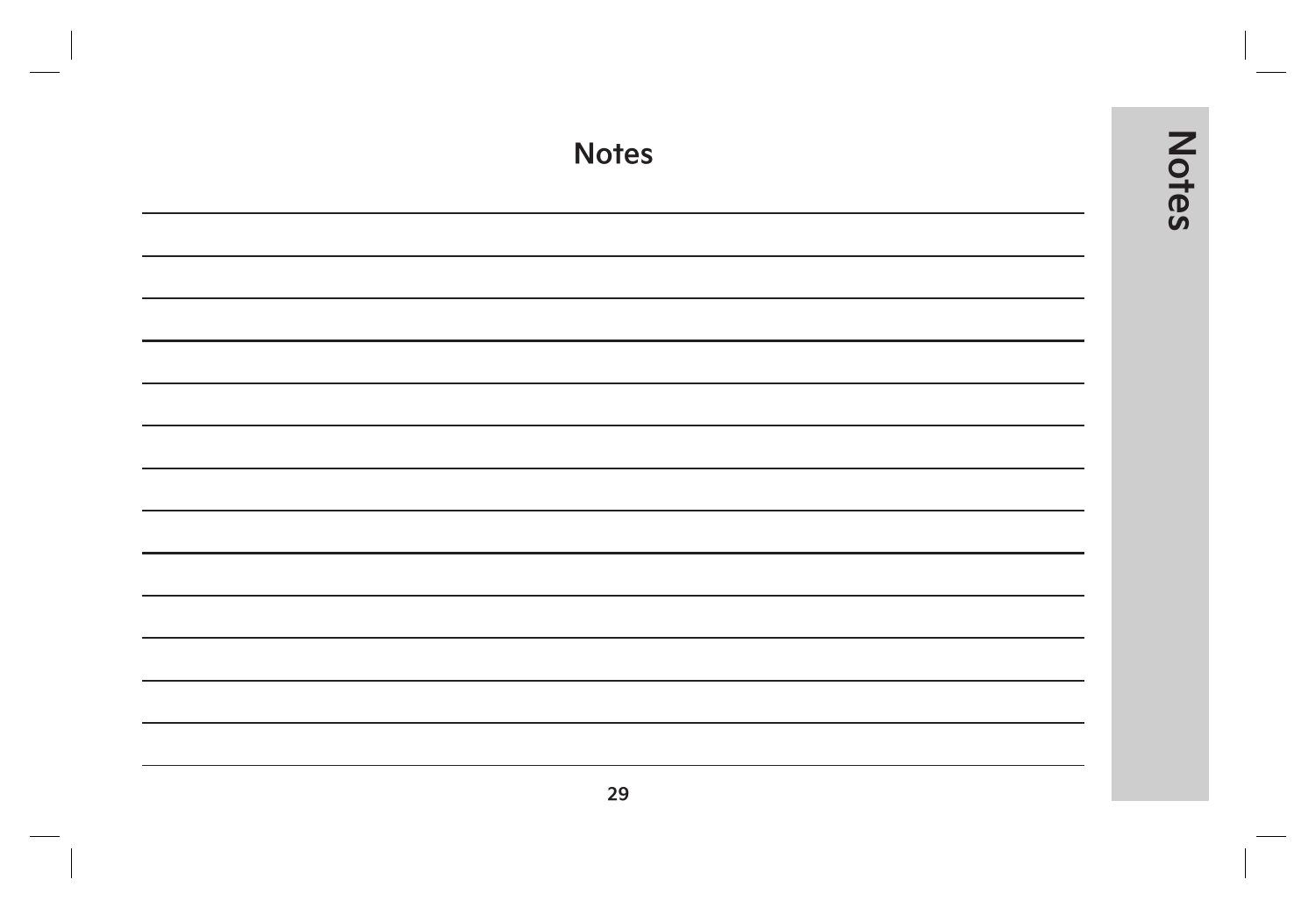| <b>SAICN</b> | <b>Notes</b> |
|--------------|--------------|
|              |              |
|              |              |
|              |              |
|              |              |
|              |              |
|              |              |
|              |              |
|              |              |
|              |              |
|              |              |
|              |              |
|              |              |
|              |              |
|              |              |

**Notes**